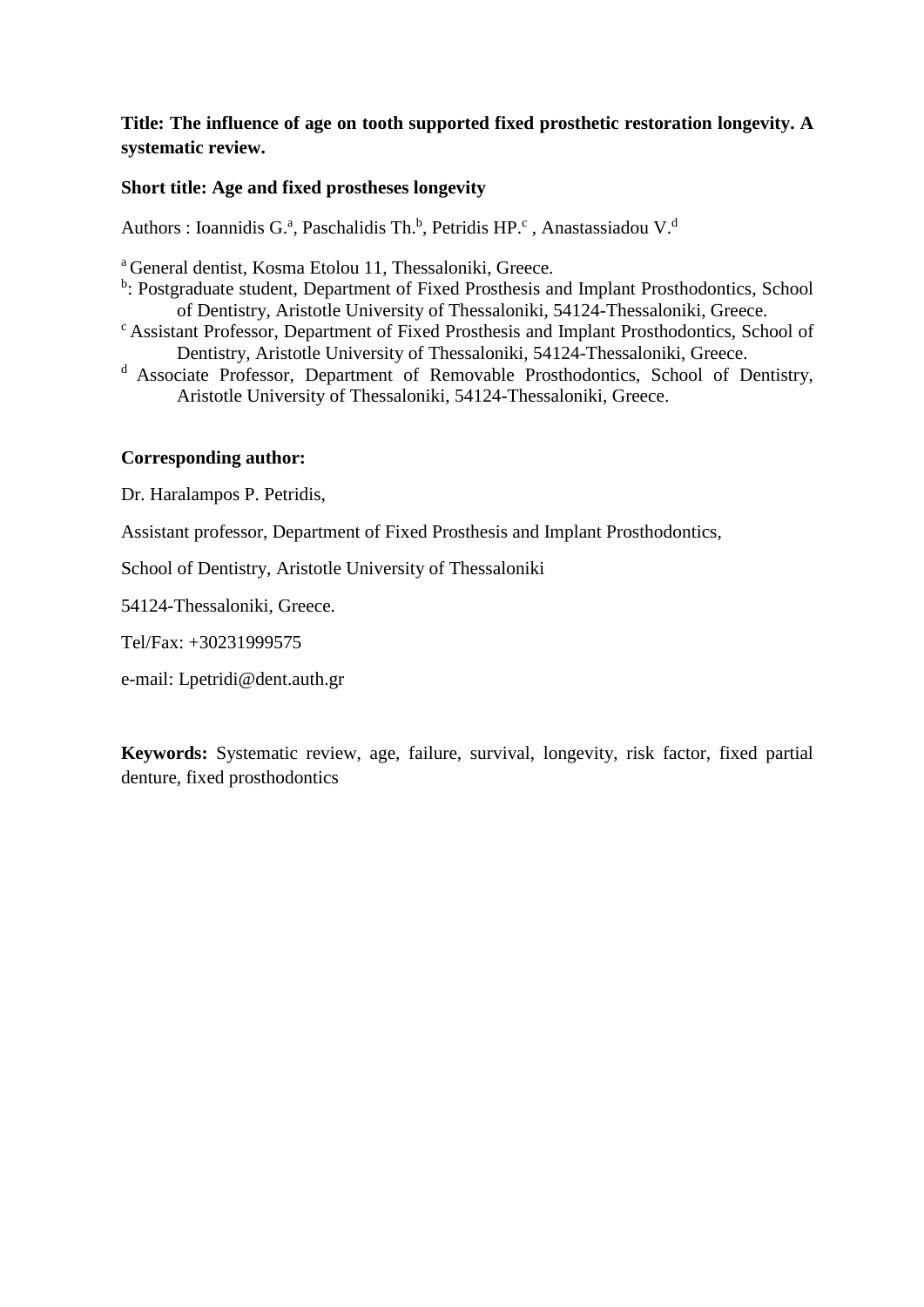## **Summary**

# **Title: The influence of age on tooth supported fixed prosthetic restoration longevity. A systematic review.**

**Objectives:** The purpose of this study was to investigate the possible influence of age on the longevity of tooth supported fixed prosthetic restorations, using a systematic review process.

**Data sources:** To identify relevant papers an electronic search was made using various databases (MEDLINE via Pubmed, EMBASE, The Cochrane Register of RCTs, the database of abstracts of Reviews of Effects – DARE), augmented by hand searching of key prosthodontic journals (International Journal of Prosthodontics, Journal of Prosthetic Dentistry and Journal of Prosthodontics) and reference cross-check.

**Study selection:** Assessment and selection of studies identified was conducted in a two phase procedure, by two independent reviewers utilizing specific inclusion and exclusion criteria. The minimum mean follow up time was set at 5 years.

**Results:** The initial database search yielded 513 relevant titles. After the subsequent filtering process, 22 articles were selected for full text analysis, finally resulting in 11 studies that met the inclusion criteria. All studies were classified as category C according to the strength of evidence. Meta-analysis was not possible due to the non-uniformity of the data available. The final studies presented with conflicting results. The majority of the final studies did not report a statistically significant effect of age on fixed prostheses survival, while only one study reported poorer prognosis for elderly patients, and two studies reported poorer prognosis for middle-aged patients.

**Conclusions:** The results of this systematic review showed that increased age of patients should not be considered a risk factor for the survival of fixed prostheses. Although the majority of studies did not show any effect of age on the survival of fixed prostheses, there was some evidence that middle-aged patients may present with higher failure rates.

2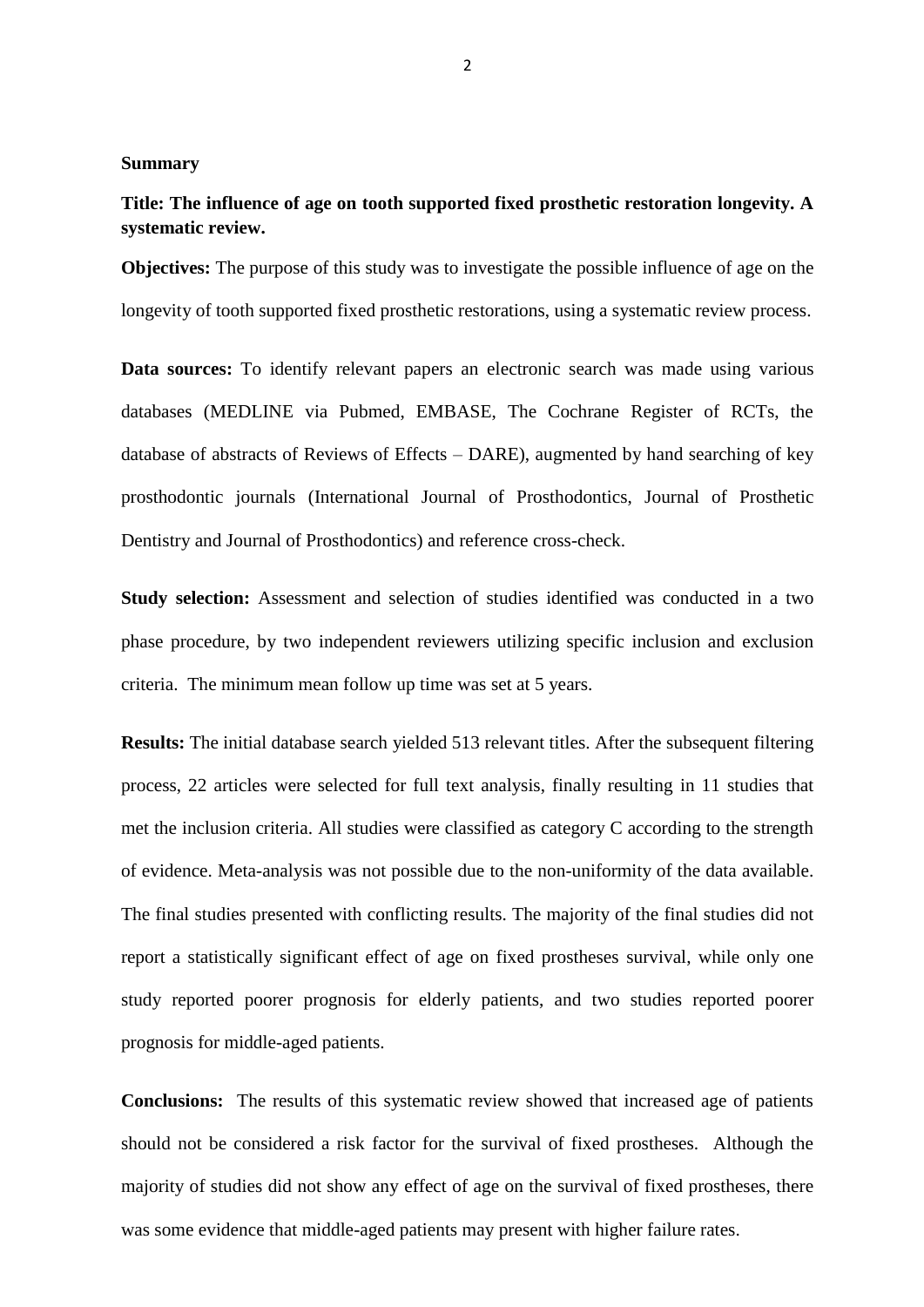#### **Introduction**

The profile of the patient population seeking prosthodontic treatment is changing over time. Epidemiological studies have shown that, as life expectancy gradually increases, so does the percentage of elderly individuals (over 65 years old) in the population.<sup>1-4</sup> The tendency in this group of patients is to retain more teeth in their late years<sup>5-10</sup> and desire fixed rather than removable prosthetic rehabilitation.<sup>11</sup>

The natural process of ageing affects the integrity and function of the stomatognathic system. Teeth develop sclerotic dentin which is more caries resistant<sup>12</sup> but they present with a higher prevalence of root caries.<sup>13,14</sup> Caries incidence also increases in the elderly due to alterations in the rate of salivary flow induced by hypo function of the salivary glands or medication.<sup>14,15</sup> Fracture toughness is decreased in aged dentin and crack propagation is facilitated due to an internal rearrangement of its structure.<sup>12,16-19</sup> The production of sclerotic dentin and the ageing process lead to a reduced pulp chamber, with reduced blood flow and a lower capacity to recover from irritants.<sup>12,20</sup> Finally, motor capacity decreases with age, which in turn leads to reduced ability to maintain satisfactory oral hygiene.

All the aforementioned changes due to ageing may affect the prognosis and longevity of tooth-supported fixed prosthetic restorations and therefore increased age may pose a risk factor for success. There are conflicting results in the literature regarding the influence of patients' age on the longevity of fixed restorations. Some studies<sup>21,22</sup> show no association whereas a recent study<sup>23</sup> reported a significant association between age and irreversible complications.

The purpose of this study was to systematically review clinical studies for the influence of age on the longevity of tooth supported fixed prosthetic restorations.

#### **Materials and methods**

### **Search strategy**

The literature search was conducted by two reviewers (GI, TP) using medical databases (MEDLINE via Pubmed, EMBASE, The Cochrane Register of RCTs, the database of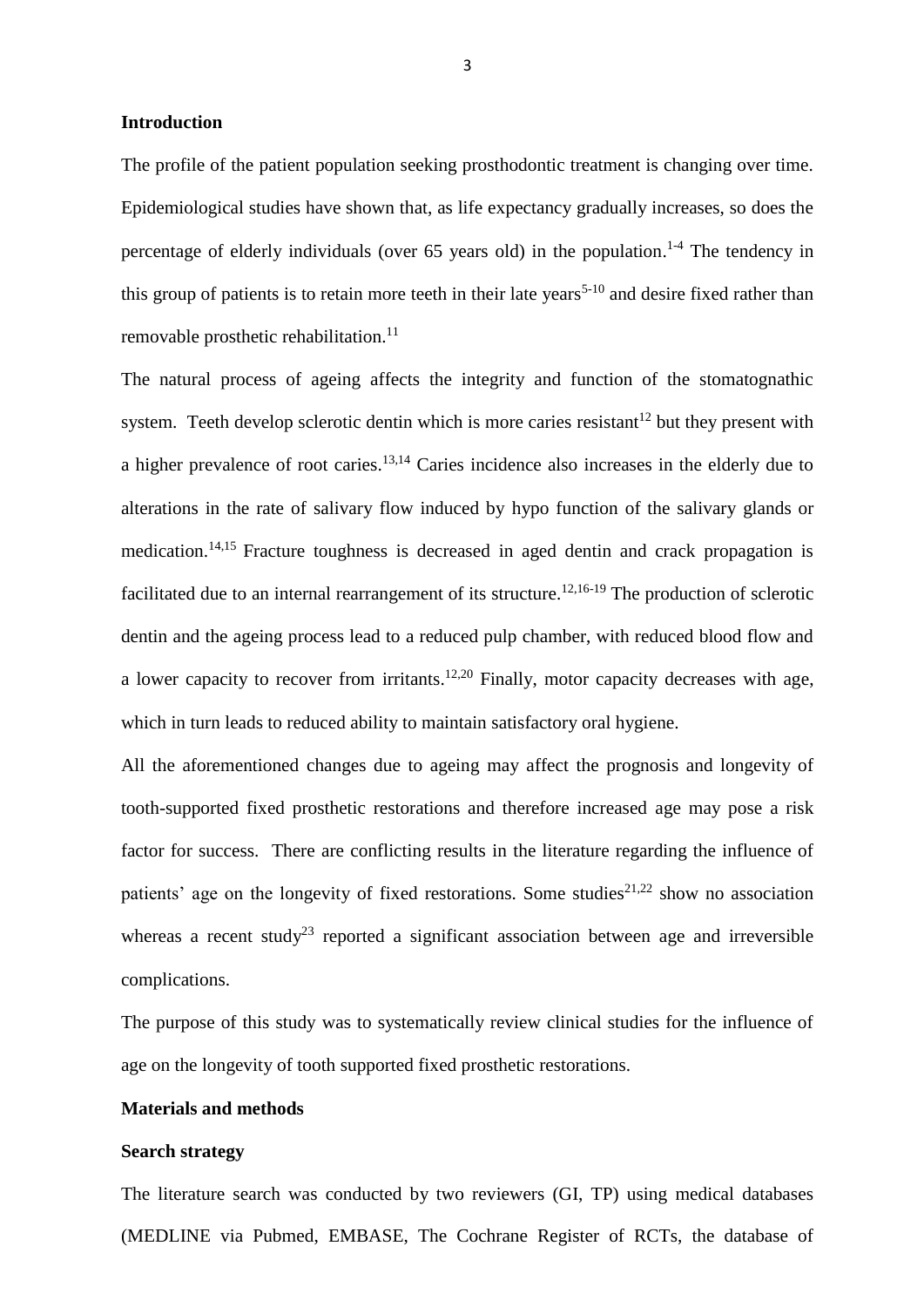abstracts of Reviews of Effects – DARE) for clinical studies on humans reporting on the influence of age on tooth supported fixed prosthetic restoration longevity. The search covered the time span between the years 1980 to 2008. The same search terms were applied in all databases and included the term 'age', combined with the following terms: 'failure', 'survival', 'complication', 'longevity', 'risk factor,' 'crown', 'fixed partial denture', 'fixed prosthodontics'. The option of "related articles" was also used. Additionally, hand searching was applied to the following journals for the years 1990 to 2008: International Journal of Prosthodontics, Journal of Prosthetic Dentistry and Journal of Prosthodontics.

### **Selection of studies**

The selection process was conducted in two phases. During the first phase the titles and abstracts were screened by the two reviewers according to the following exclusion and inclusion criteria:

## *Exclusion criteria*

- 1. Studies with implant supported restorations or removable restorations
- 2. Studies in a language other than English
- 3. Case Reports
- 4. Expert opinion papers

#### *Inclusion criteria*

- 1. Studies evaluating age as a risk factor for the longevity of all types of tooth supported fixed prosthetic restorations
- 2. Prospective and retrospective cohort studies
- 3. Studies with clinical examination of all included patients at the follow up visit

Any disagreement was resolved by discussion, and in case of doubt the full-text of the article was obtained. The full text of all the articles that passed the first review phase was obtained. Additionally, manual search of the references of all full-text articles selected, as well as hand searching of the selected dental journals was implemented at this point.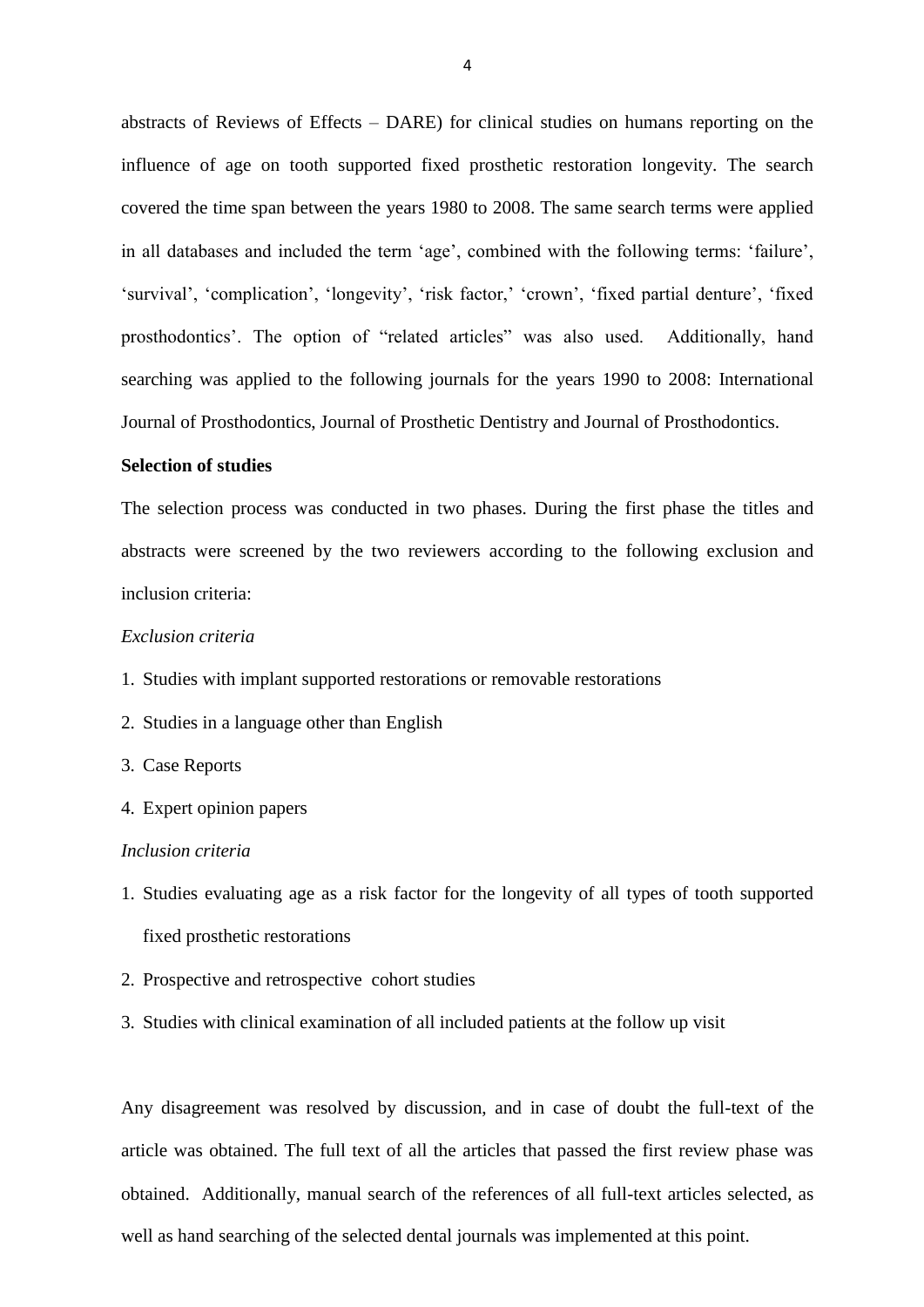The second phase of the selection process was carried out by the two reviewers independently on the full-text of the studies obtained from the first phase using the following inclusion criteria: 1) Mean follow-up time of at least 5 years, 2) number of patients included in the study stated, 3) number of prostheses stated, 4) one of the study outcomes being "age" as a risk factor. The inter-reviewer agreement for the four inclusion criteria of the second phase of the selection process was determined using Cohen's kappa coefficients. In studies reporting on the same cohort of patients, the most recent study was included.

The finally included studies that passed the second phase in the review process were classified according to the strength of evidence into 4 categories according to Jökstad et al.<sup>24</sup>: A1 (controlled clinical trial with patient randomization), A2 (controlled clinical trial with split-mouth randomization-split-mouth RCT), B (prospective controlled trial without randomization), and C (clinical studies with designs other than category A and Bretrospective, case series etc).

The results were tabulated according to demographics, study design and results and an effort was made to combine cohorts from different studies and assess the effect of age on the survival of tooth-supported fixed restorations.

## **Results**

The database search yielded initially 513 articles (Table 1). Twelve studies<sup>21-23, 25-33</sup> passed the first review phase and ten more studies  $34-43$  were obtained from hand searching of particular journals and from manual search of the bibliographies of the articles selected from the databases during the first phase. From the 22 studies screened in the second phase of the selection process 9 did not meet the inclusion criteria (Table 2) and two studies<sup>21,35</sup> reported on the same cohort of patients as more recent ones, and therefore 11 studies $22-23,27,28,30,31,33,36 39$  were finally selected for analysis (Fig.1). Inter-reviewer agreement during the second review phase ranged from 'substantial agreement' to 'perfect agreement' (kappa: 0.62-1; Table 3).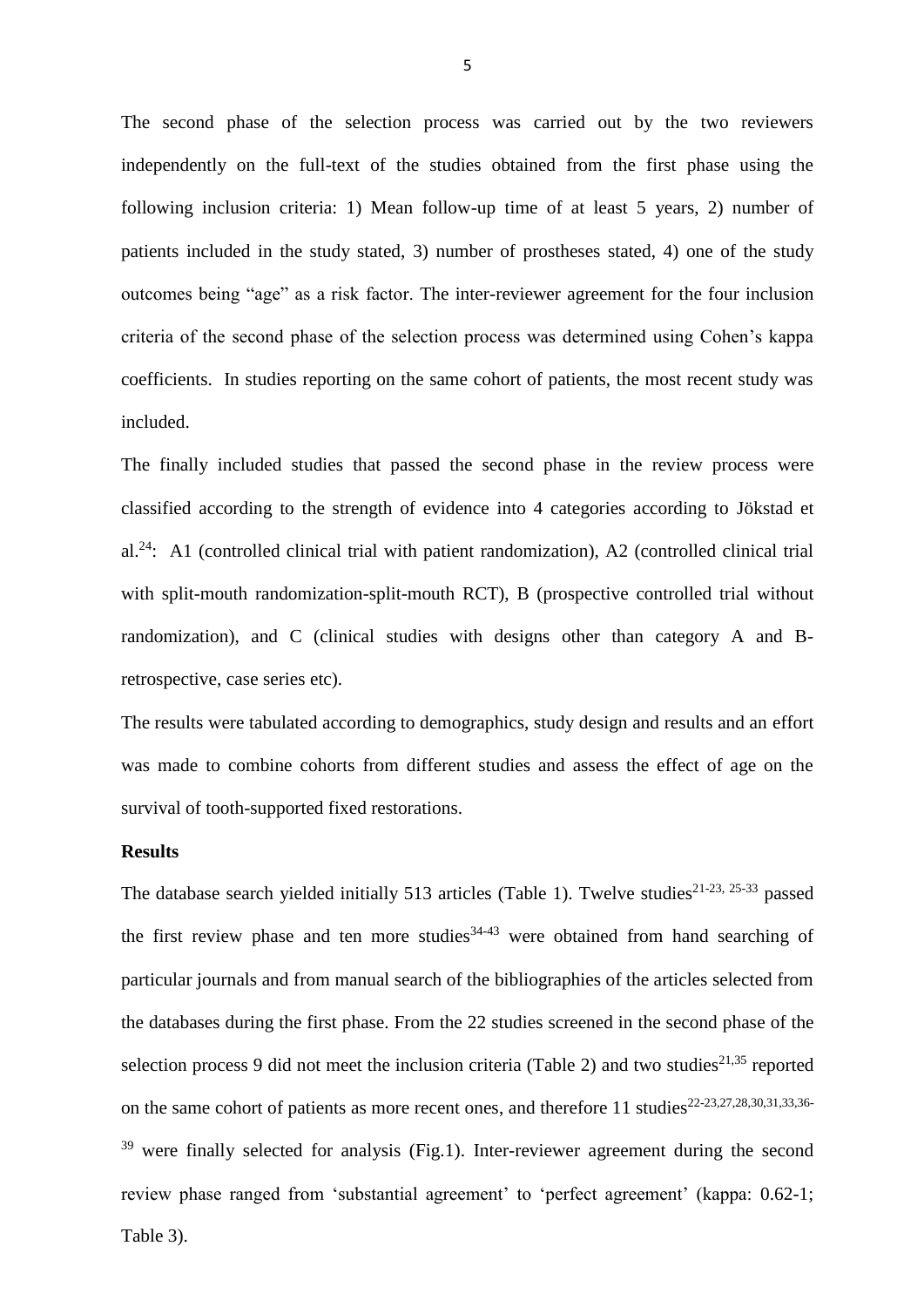All selected studies were published between 1985 and 2007. All studies were classified as category C according to the strength of evidence and most of them, with the exception for two studies<sup>31,39</sup>, were retrospective. The majority of the selected studies were carried out in a private setting. A total of 2811 patients with an age range between 17 and 94 years were followed. The demographics and design of the included studies are described in detail in Table 4.

The majority of the selected studies reported on the survival of fixed partial dentures (FPDs). One study<sup>28</sup> reported on the survival rates of cantilever fixed dental prostheses with tissue borne saddle pontics. The included studies reported on the survival of 5854 fixed prostheses for a mean follow up time ranging between 5 and 25 years. The selected studies showed great variation regarding methods, statistical analysis, definition of failure, age group categorization, and result reporting. Age was used as a variable in different ways. In particular some studies divided their population in various non-uniform age groups, whereas others considered age as a continuous variable. Therefore a statistically sound meta-analysis of the effect of age on the survival of fixed prostheses could not be performed and the 11 selected studies were analyzed only descriptively (Table 5).

Only 3 studies <sup>23,31,36</sup> reported a significant association between age and fixed prostheses survival. Two of these studies<sup>31,36</sup> reported that patients between 30-52 years of age were at higher risk of fixed prostheses failure compared to both older and younger age groups. The third study<sup>23</sup> showed that patients over 60 years old were at higher risk for irreversible complications. All three studies based their results on sound statistical analyses.

Eight other studies<sup>22,27,28,30,33,37-39</sup> reported no significant association between age and fixed prostheses survival. Only 4 of these studies<sup>22,27,30,37</sup> based their conclusion on sound statistical test reporting.

#### **Discussion**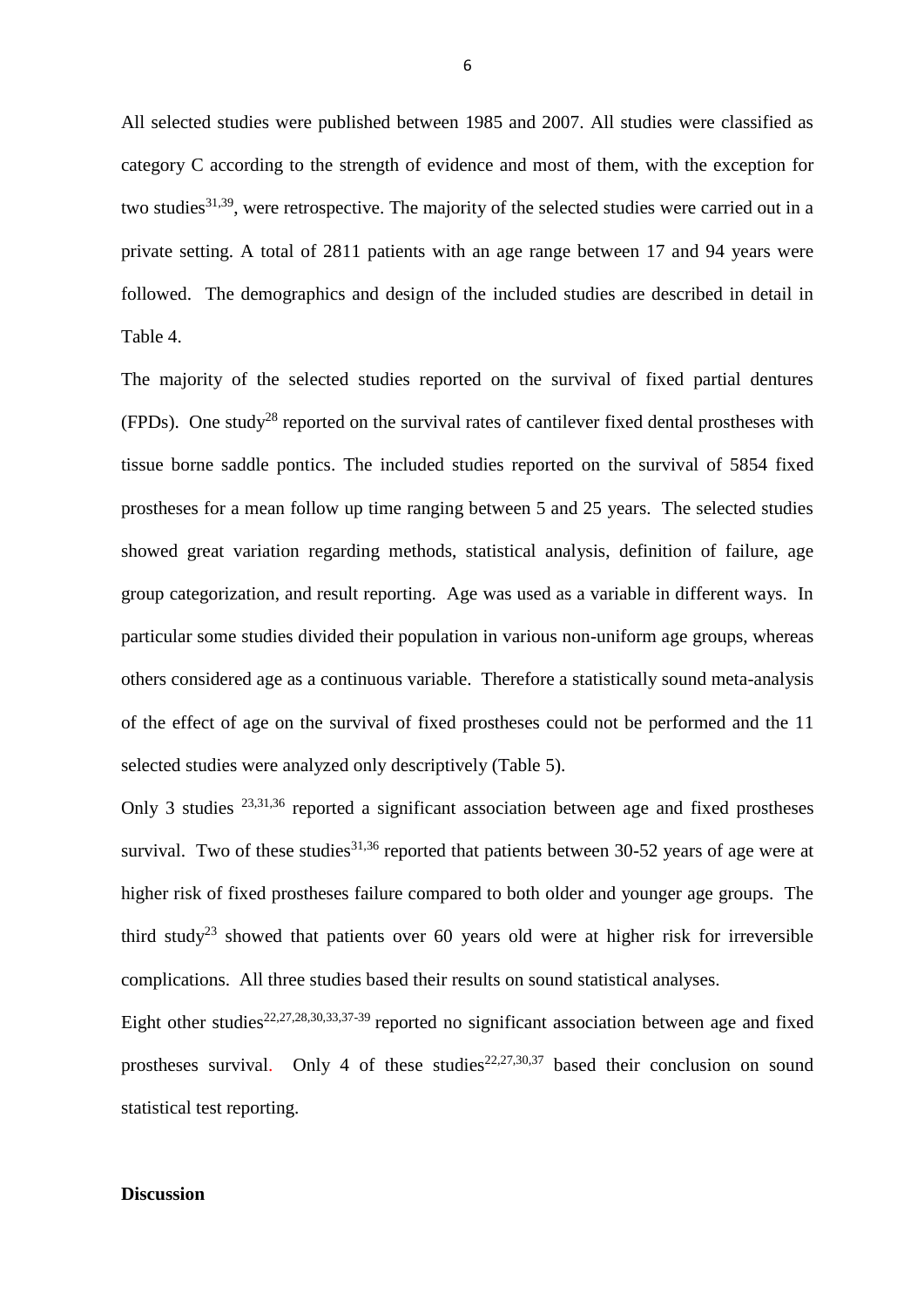Systematic reviews differ from other types of reviews because they are not based on the subjective opinion of the author in order to identify and select studies, as well as to draw conclusions. Instead they follow a transparent and explicit methodology aiming to minimize the chance of bias and draw objective conclusions based on sound data. Moreover, systematic reviews can prove valuable in identifying gaps in research or the design of available studies.<sup>44</sup>

Two reviewers were used in order to ensure that tasks such as study selection and data extraction could be performed independently, minimizing the risk of errors. The interreviewer agreement during the final selection phase ranged from 'substantial agreement' to 'perfect agreement'. The exclusion of papers in language other than English may have led to the omission of some papers. This could have led to the introduction of bias if the results of studies published in English differed systematically from those published in other languages. However, a recent empirical study<sup>45</sup> found little effect of the inclusion/exclusion of trials published in language other than English on combined effect estimates in metaanalyses of RCTs. Moreover, it is difficult to have access to non-English journals all over the world, and it is hard to establish the features of peer-review processes of these journals. When these non-English papers are selected, based on their abstracts, the contents must be translated. This includes the risk of interpretation problems.<sup>46</sup>

During the search, a significant number of relevant publications were identified not by the initial electronic search but via handsearching and reference cross-check. This was due to the fact that although a number of the final papers reported on the effects of "age", it was not stated as a primary variable and it was not included in the title, keywords or medical subject headings. The use of the specific search strategy broadened the scope of the search and permitted the identification of relevant articles.

Ideally, a systematic review should be based on randomized clinical trials (RCTs), which are the studies with the most robust design. In the absence of RCTs, all papers included in this review were cohort studies, classified as category C according to strength of evidence<sup>24</sup>. All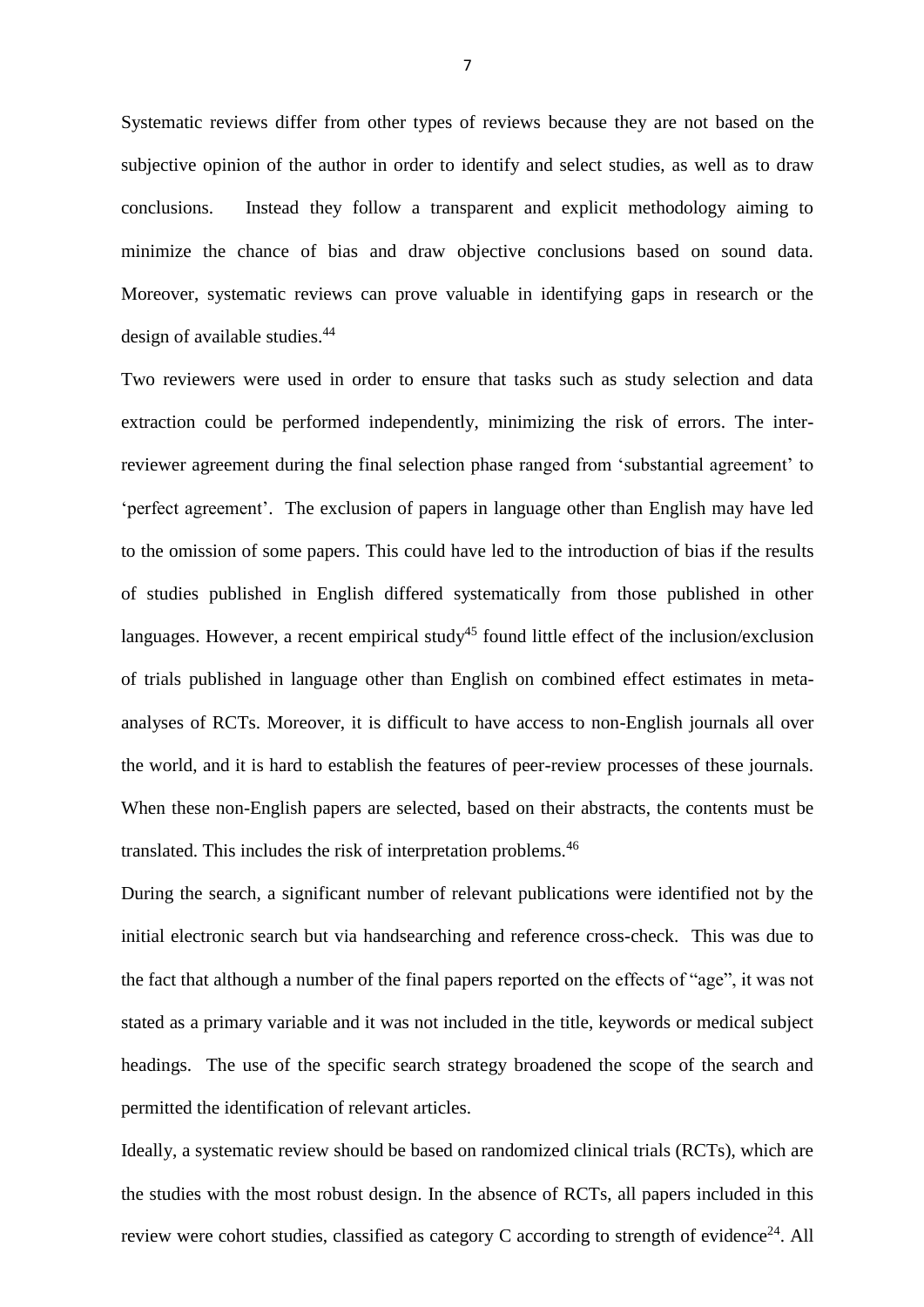papers except for two $31,39$  had a retrospective experimental design. Furthermore, several studies<sup>30,36,38,39</sup> had a rather high (>40%) drop out rate, and one study<sup>23</sup> did not report the drop out rate. This may indicate a high possibility of bias in the selected articles and therefore their results should be interpreted with caution.

The majority of the included studies were mainly designed to assess the survival rates of fixed restorations and only a few focused on investigating the influence of age on the survival of fixed restorations. Patients were divided into arbitrarily defined age groups, and in some instances age was used as a continuous variable. The variation of the age groups used, together with heterogeneity regarding methods, statistical analysis, definition of failure, and result reporting, was the main reason that data pooling and statistical metaanalysis was not feasible. Under this scope, the need for more studies focusing on the influence of age on fixed prostheses survival with better and uniform design is apparent.

The final studies included in this systematic review presented conflicting results and conclusions. The majority of the studies did not report a statistically significant effect of age on fixed prostheses prognosis. However half of these studies did not describe any statistical analyses used to draw their conclusions. Only one study<sup>23</sup> reported a statistically higher incidence of irreversible complications in elderly patients. Two other studies<sup>27,30</sup> found a tendency of the elderly group of patients to have higher failure rates, although the difference with the other age groups was not statistically significant. It seems, therefore, that increased age of patients does not pose a risk factor for the survival of fixed prostheses. Two studies<sup>31,36</sup> showed a higher failure rate for patients between 30-52 years old. The explanation given by the authors of one study<sup>36</sup> for these results was that the need for fixed prosthodontics at early ages showed an early onset of dental diseases, which certainly was not favorable for the prognosis of the restorations. All three studies<sup>23,31,36</sup> reporting a significant association between age and fixed prostheses survival, based their results on sound statistical analyses and age was one of the principal variables examined. The explanation for the conflicting results of the included studies may be the absence of studies

8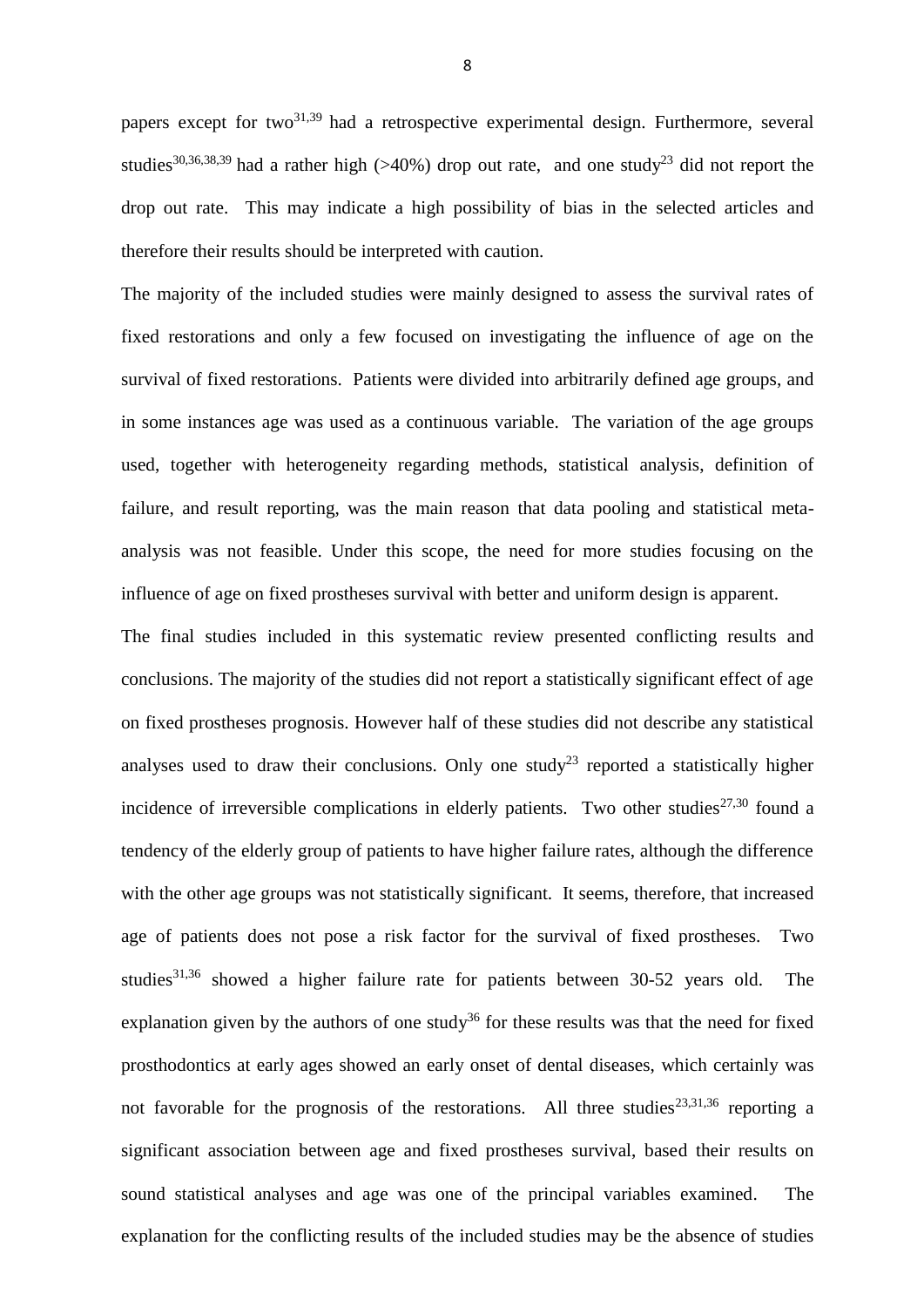with a robust experimental design like RCTs. Therefore, there is a need for future randomized controlled clinical trials to assess the influence of the age of patients on fixed prostheses survival.

The results of this systematic review show that, at the moment, there is no robust evidence to suggest that elderly patients under fixed prosthodontic treatment present with a higher risk of failure The only study<sup>23</sup> that reported a statistically higher incidence of irreversible complications in elderly patients, failed to determine a cutoff age point, strong enough to be used in clinical practice. The fact that two studies<sup>31,36</sup> found a higher failure rate for the middle aged group, may indicate that other risk factors are more important than high age for the survival of fixed prostheses. The explanation given in one of these studies was that the early onset of dental diseases, thus the need of prosthodontic treatment in an early age, was the significant factor that negatively affected prognosis.

## **Conclusions**

The results of this systematic review showed that increased age of patients should not be considered a risk factor for the survival of fixed prostheses. Although the majority of studies did not show any effect of age on the survival of fixed prostheses, there was some evidence that middle-aged patients may present with higher failure rates.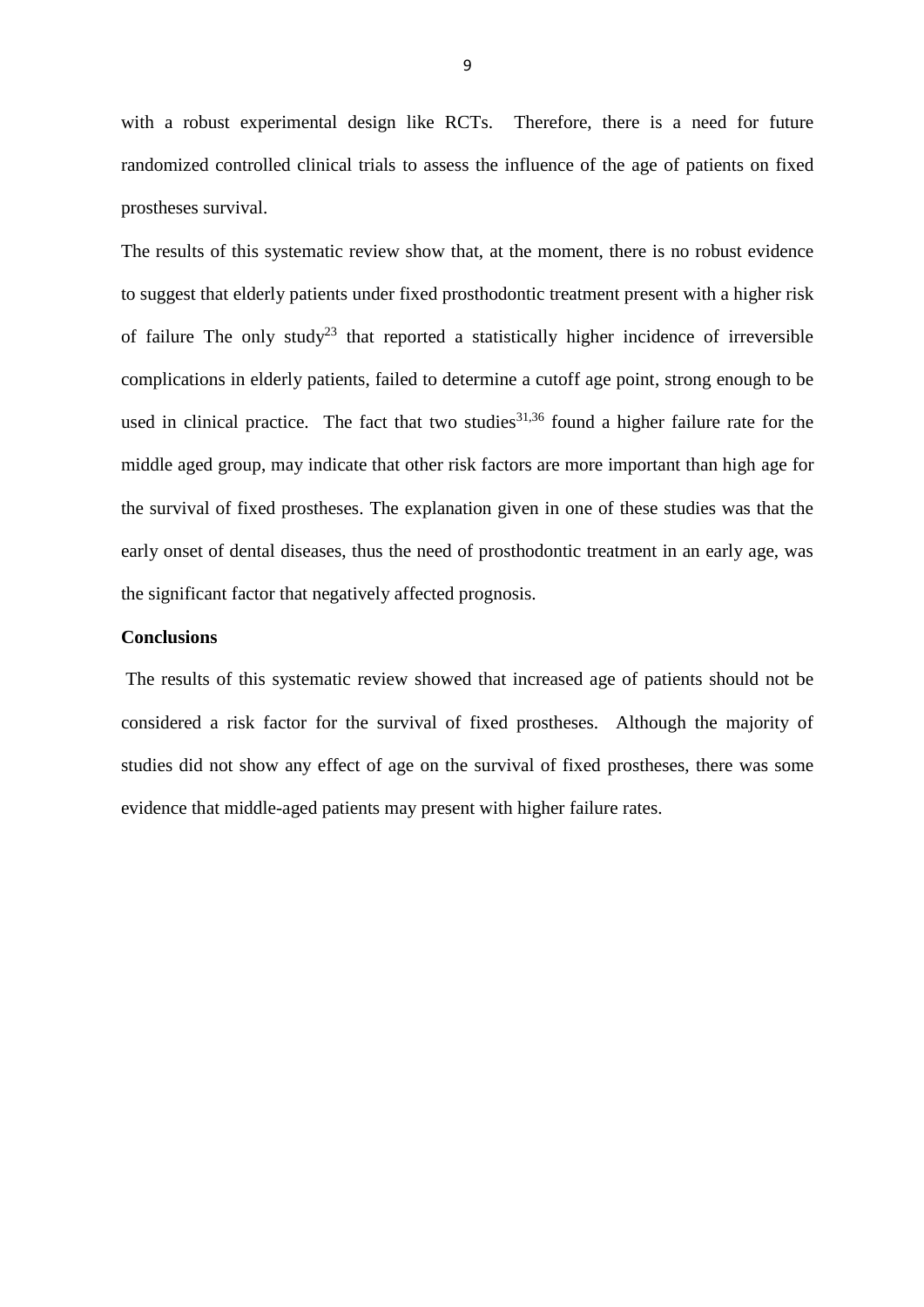# **Bibliography**

- 1. Kanström L, Zamaro G, Sjöstedt C, Green G (eds). Healthy Ageing Profiles. Geneva SW. *World Health Organization* 2008.
- 2. Petersen PE, Yamamoto T. Improving the Oral Health of older people: The approach of the WHO Global Oral Health Programme. *Community Dentistry and Oral Epidemiology* 2005; **33**:81-92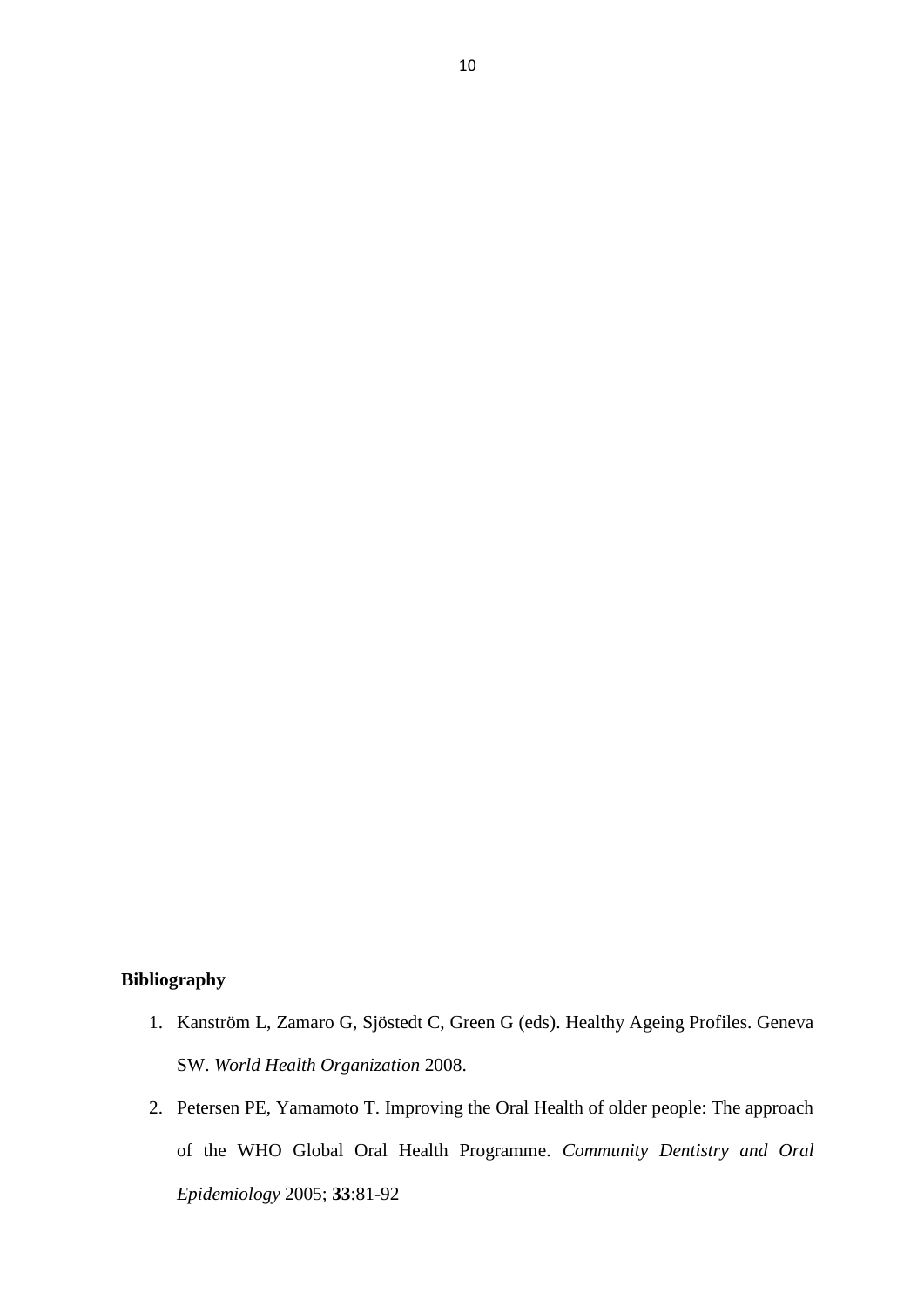- 3. WHO. The world oral health report. Continuous improvement of oral health in the 21<sup>st</sup> century-the approach of WHO Global Oral Health Programme. Geneva, SW. *World Health Organization* 2003.
- 4. Niessen LC. Geriatric dentistry in the next millennium: opportunities for leadership in oral health. *Gerodontology* 2000; **17**:3-7
- 5. Douglass CW, Watson AJ. Future needs for fixed and removable partial dentures in the United States. *Journal of Prosthetic Dentistry* 2002; **87**:9-14
- 6. Douglass CW, Shih A, Ostry L. Will there be a need for complete dentures in the United States in 2020? *Journal of Prosthetic Dentistry* 2002; **87**:5-8.
- 7. Ahlqwist M, Bengtsson C, Hakeberg M, Hägglin C. Dental status of women in a 24 year longitudinal and cross-sectional study. Results from a population study of women in Göteborg. *Acta Odontologica Scandinavica* 1999; **57**:162-167
- 8. Müller F, Naharro M, Carlsson GE. What are the prevalence and incidence of tooth loss in the adult and elderly population in Europe? *Clinical Oral Implants Research* 2007; **18**:2-14
- 9. Österberg T, Carlsson GE. Dental state, prosthodontic treatment and chewing ability - A study of five cohorts of 70-year-old subjects. *Journal of Oral Rehabilitation*  2007; **34**:553-559
- 10. Zitzmann NU, Staehelin K, Walls AWG, Menghini G, Weiger R, Zemp Stutz E. Changes in oral health over a 10-yr period in Switzerland. *European Journal of Oral Sciences* 2008; **116**:52-59
- 11. Bagewitz IC, Söderfeldt B, Palmqvist S, Nilner K. Oral prostheses and oral healthrelated quality of life: A survey study of an adult Swedish population. *International Journal of Prosthodontics* 2007; **20**:132-142
- 12. Burke FM, Samarawickrama DY. Progressive changes in the pulpo-dentinal complex and their clinical consequences. *Gerodontology* 1995; **12**:57-66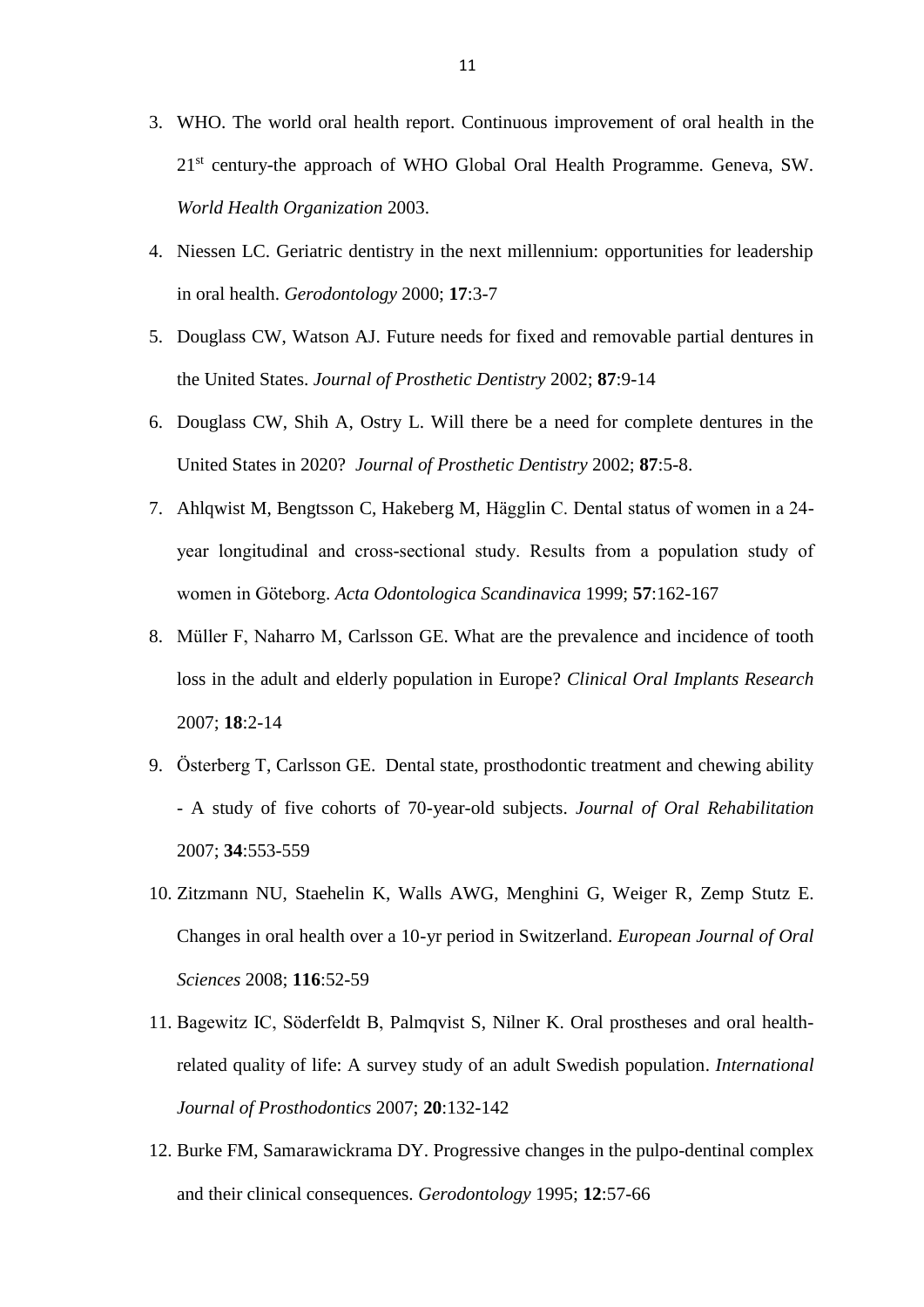- 13. Fure S. Ten-Year Incidence of Tooth Loss and Dental Caries in Elderly Swedish Individuals. *Caries Research* 2003; **37**:462-469
- 14. Imazato S, Ikebe K, Nokubi T, Ebisu S, Walls AWG. Prevalence of root caries in a selected population of older adults in Japan. *Journal of Oral Rehabilitation* 2006; **33**:137-143
- 15. Griffin SO, Griffin PM, Swann JL, Zlobin N. Estimating rates of new root caries in older adults. *Journal of Dental Research* 2004; **83**:634-638
- 16. Arola D, Reprogel RK. Effects of aging on the mechanical behavior of human dentin. *Biomaterials* 2005; **26**:4051-4061
- 17. Bajaj D, Sundaram N, Nazari A, Arola D. Age, dehydration and fatigue crack growth in dentin. *Biomaterials* 2006; **27**:2507-2517
- 18. Kinney JH, Nalla RK, Pople JA, Breunig TM, Ritchie RO. Age-related transparent root dentin: Mineral concentration, crystallite size, and mechanical properties. *Biomaterials* 2005; **26**:3363-3376
- 19. Koester KJ, Ager III JW, Ritchie RO. The effect of aging on crack-growth resistance and toughening mechanisms in human dentin. *Biomaterials* 2008; **29**:1318-1328
- 20. Murray PE, Stanley HR, Matthews JB, Sloan AJ, Smith AJ. Age-related odontometric changes of human teeth. *Oral Surgery, Oral Medicine, Oral Pathology, Oral Radiology and Endodontics* 2002; **93**:474-482
- 21. Glantz PO, Nilner K. Patient age and long term survival of fixed prosthodontics. *Gerodontology*. 1993; **10**:33-9
- 22. Näpänkangas R, Salonen-Kemppi MA, Raustia AM. Longevity of fixed metal ceramic bridge prostheses: a clinical follow-up study. *Journal of Oral Rehabilitation* 2002; **29**:140-5
- 23. De Backer H, Van Maele G, De Moor N, Van den Berghe L. The influence of gender and age on fixed prosthetic restoration longevity: an up to 18- to 20-year follow-up in an undergraduate clinic. *International Journal of Prosthodontics* 2007; **20**:579-86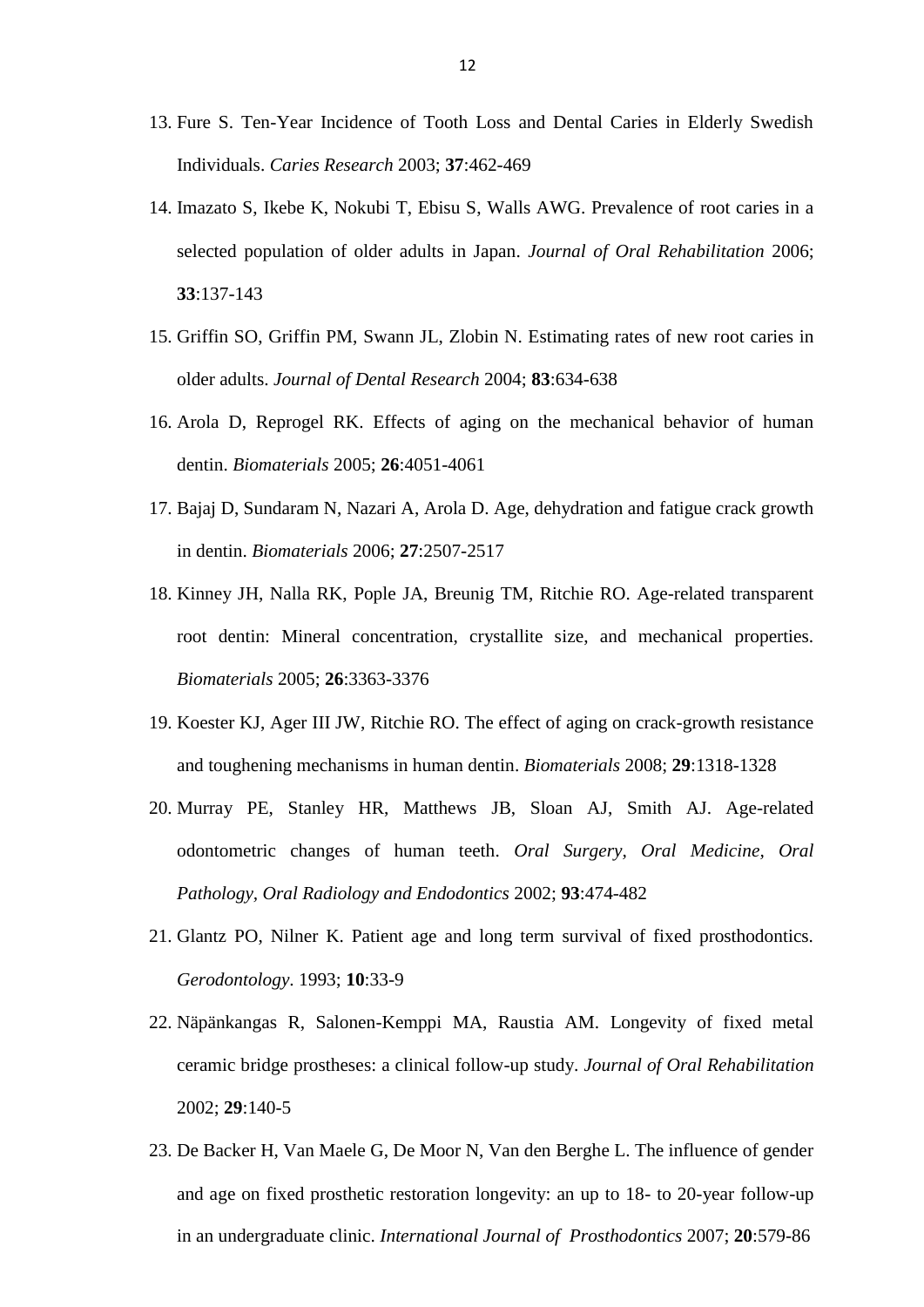- 24. Jökstad A, Bragger U, Brunski JB, Carr A, Naert I, Wennerberg A. Quality of dental implants. *International Dental Journal* 2003; **53**:409-443
- 25. Dunne SM, Millar BJ. A longitudinal study of the clinical performance of resin bonded bridges and splints. *British Dental Journal* 1993; **174**:405-11
- 26. Göhring TN, Roos M. Inlay-fixed partial dentures adhesively retained and reinforced by glass fibers: clinical and scanning electron microscopy analysis after five years. *European Journal of Oral Sciences* 2005; **113**:60-9
- 27. Hawthorne WS, Smales RJ. Factors influencing long-term restoration survival in three private dental practices in Adelaide. *Australian Dental Journal* 1997; **42**:59-63
- 28. Izikowitz L. A long-term prognosis for the free-end saddle-bridge. *Journal of Oral Rehabilitation* 1985; **12**:247-62
- 29. Janus CE, Unger JW, Best AM. Survival analysis of complete veneer crowns vs. multisurface restorations: a dental school patient population. *Journal of Dental Education* 2006; **70**:1098-104
- 30. Karlsson S. Failures and length of service in fixed prosthodontics after long-term function. A longitudinal clinical study. *Swedish Dental Journal* 1989; **13**:185-92
- 31. Malament KA, Socransky SS. Survival of Dicor glass-ceramic dental restorations over 14 years: Part I. Survival of Dicor complete coverage restorations and effect of internal surface acid etching, tooth position, gender, and age. *Journal of Prosthetic Dentistry* 1999; **81**:23-32
- 32. Van Nieuwenhuysen JP, D'Hoore W, Carvalho J, Qvist V. Long-term evaluation of extensive restorations in permanent teeth. *Journal of Dentistry* 2003; **31**:395-405
- 33. Foster, L. V. Failed conventional bridge work from general dental practice: clinical aspects and treatment needs of 142 cases. *British Dental Journal* 1990; **168**:199-201
- 34. Torbjörner A, Karlsson S, Odman PA. Survival rate and failure characteristics for two post designs. *Journal of Prosthetic Dentistry* 1995; **73**:439-44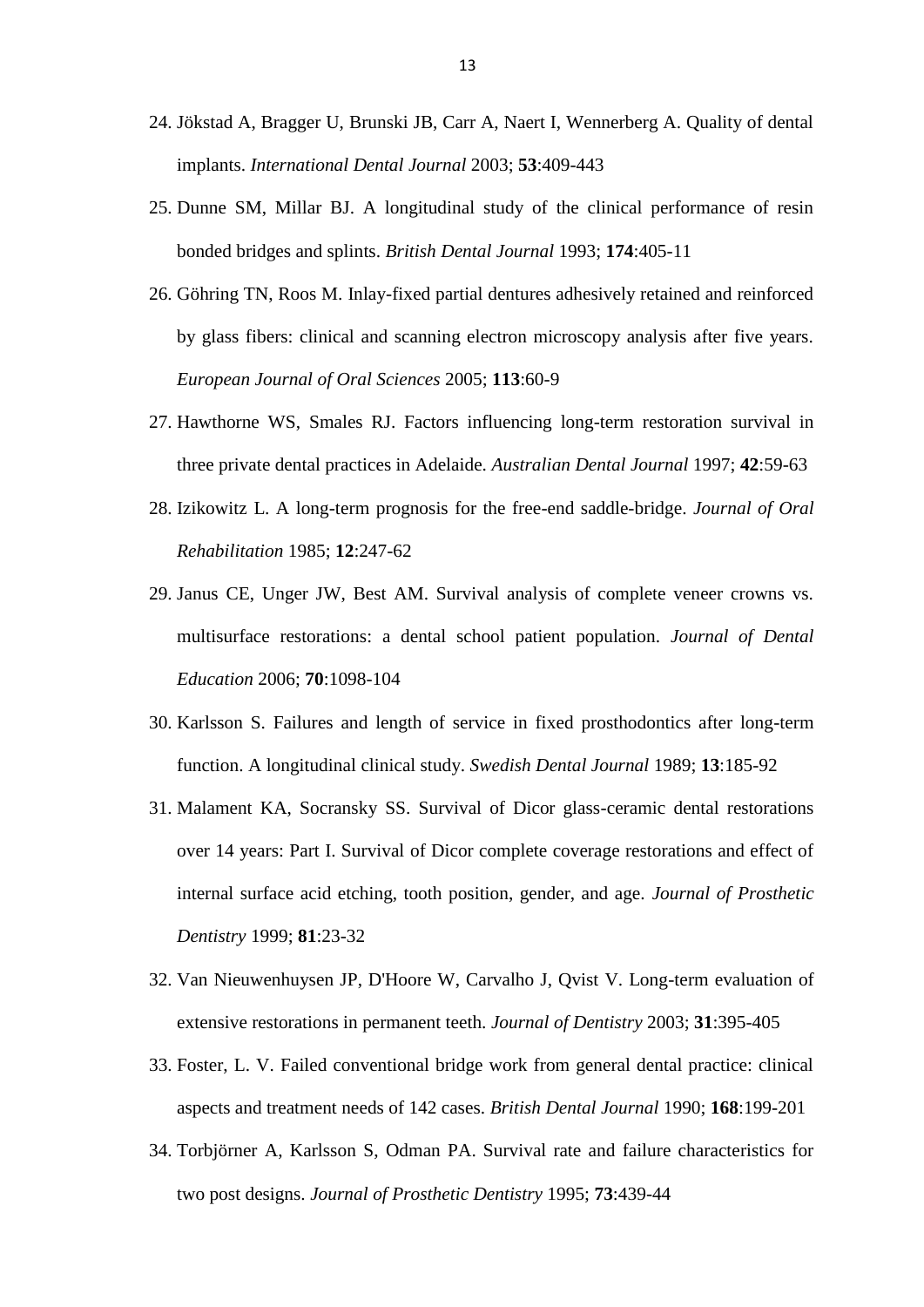- 35. Palmqvist S, Swartz B. Artificial crowns and fixed partial dentures 18 to 23 years after placement. *International Journal of Prosthodontics* 1993; **6**:279-85.
- 36. Palmqvist S, Söderfeldt B. Multivariate analyses of factors influencing the longevity of fixed partial dentures, retainers, and abutments. *Journal of Prosthetic Dentistry* 1994; **71**:245-50
- 37. Leempoel PJ, Käyser AF, Van Rossum GMJM, DeHaan AFJ. The survival rate of bridges. A study of 1674 bridges in 40 Dutch general practices. *Journal of Oral Rehabilitation* 1995; **22**:327-30
- 38. Valderhaug J, Jökstad A, Ambjørnsen E, Norheim PW. Assessment of the periapical and clinical status of crowned teeth over 25 years. *Journal of Dentistry* 1997; **25**:97- 105
- 39. Glantz PO, Nilner K, Jendresen MD, Sundberg H. Quality of fixed prosthodontics after twenty-two years. *Acta Odontologica Scandinavica* 2002; **60**:213-8
- 40. Hussey DL, Pagni C, Linden GJ. Performance of 400 adhesive bridges fitted in a restorative dentistry department. *Journal of Dentistry* 1991; **19**:221-5
- 41. Williams VD, Denehy GE, Thayer KE, Boyer DB. Acid-etch retained cast metal prostheses: a seven-year retrospective study. *Journal of American Dental Association* 1984; **108**:629-31
- 42. Marinello CP, Kerschbaum T, Heinenberg B, Hinz R, Peters S, Pfeiffer P et al. First experiences with resin-bonded bridges and splints--a cross-sectional retrospective study, Part II. *Journal of Oral Rehabilitation* 1988; **15**:223-35
- 43. Bentley C, Drake CW. Longevity of restorations in a dental school clinic. *Journal of Dental Education* 1986; **50**:594-600.
- 44. Needleman IG. A guide to systematic reviews. *Journal of Clinical Periodontology* 2002;**29** (Suppl. 3):6-9.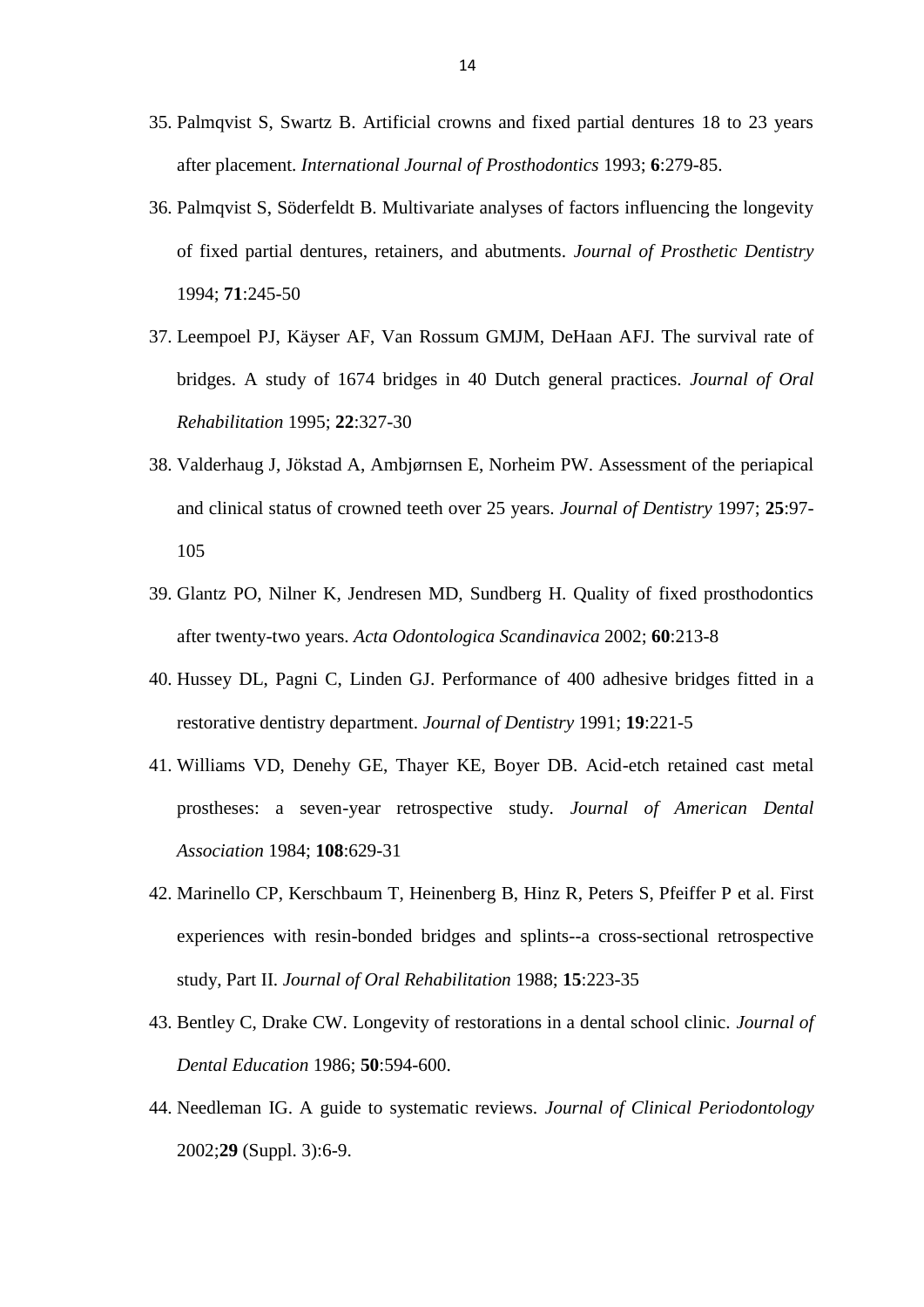- 45. Egger M, Jüni P, Bartlett C, Holenstein F, Sterne J. How important are comprehensive literature searches and the assessment of trial quality in systematic reviews? Empirical study. *Health Technology Assessment* 2003;**7**:1–76.
- 46. CreugersNHJ, Kreulen CM, Snoek PA, deCanter RJAM. A systematic review of single-tooth restorations supported by implants. Journal of Dentistry 2000;**28**:209- 217.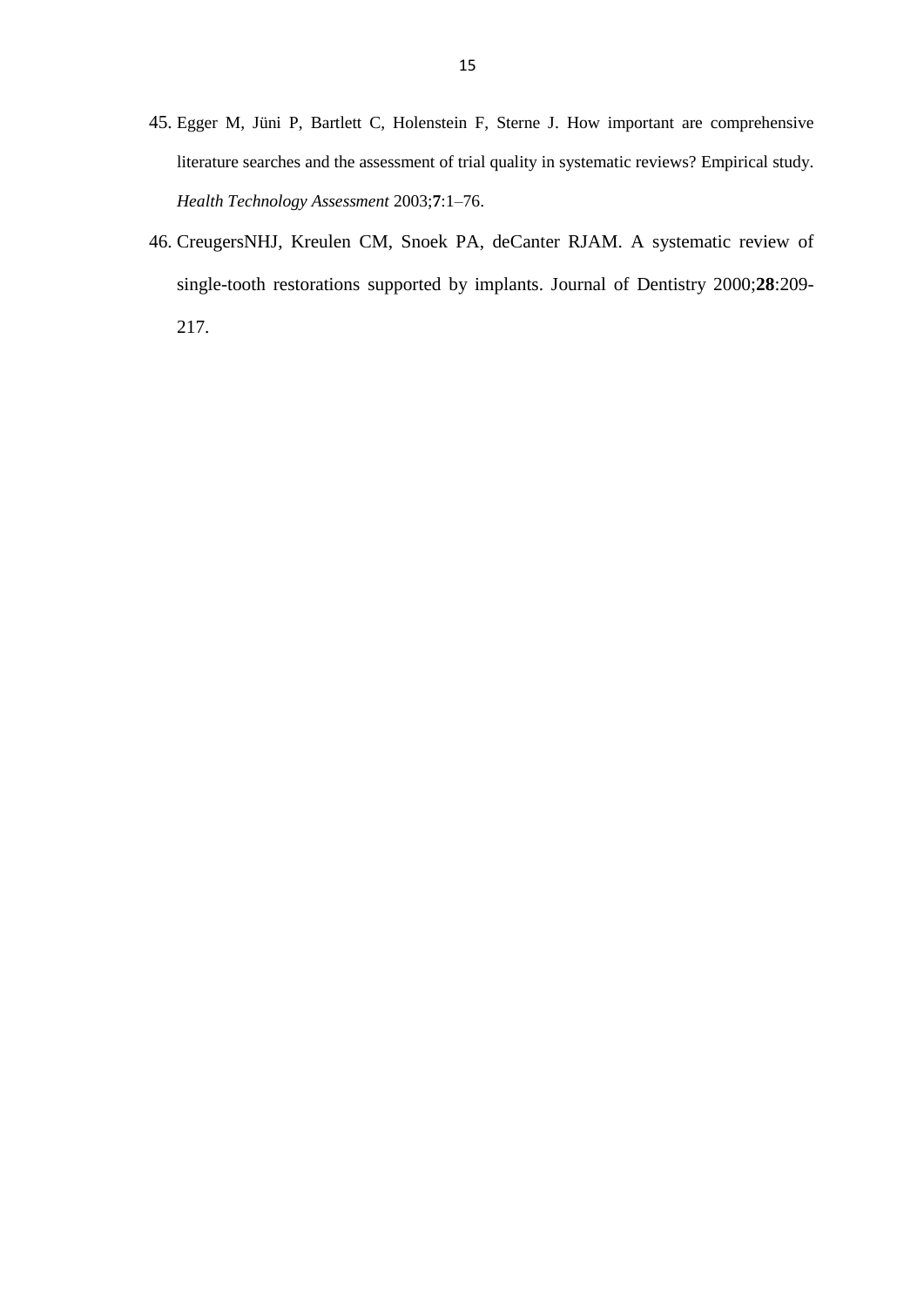| <b>Electronic Search Strategy</b>                  |                                                                                                                                           |                |  |  |  |  |  |  |
|----------------------------------------------------|-------------------------------------------------------------------------------------------------------------------------------------------|----------------|--|--|--|--|--|--|
| Search date<br>11th March 2009                     |                                                                                                                                           |                |  |  |  |  |  |  |
| Keywords used for all databases<br>(in all fields) | age AND (failure OR survival OR complication OR longevity OR risk factor)<br>AND (crown OR fixed partial denture OR fixed prosthodontics) |                |  |  |  |  |  |  |
| <b>Databases</b>                                   | Limits                                                                                                                                    | <b>Results</b> |  |  |  |  |  |  |
| <b>MEDLINE</b> via Pubmed                          | Publication year: from 1980 to present<br>Limited to Humans                                                                               | 389            |  |  |  |  |  |  |
| <b>EMBASE</b>                                      | Publication year: from 1980 to present<br>Limited to humans                                                                               | 16             |  |  |  |  |  |  |
| Cochrane Central Register of Controlled Trials     | Publication year: from 1980 to present                                                                                                    | 139            |  |  |  |  |  |  |
| Database of Abstracts of Reviews of Effects        | Publication year: from 1980 to present                                                                                                    | 6              |  |  |  |  |  |  |
| Total number of titles after removal of duplicates |                                                                                                                                           | 513            |  |  |  |  |  |  |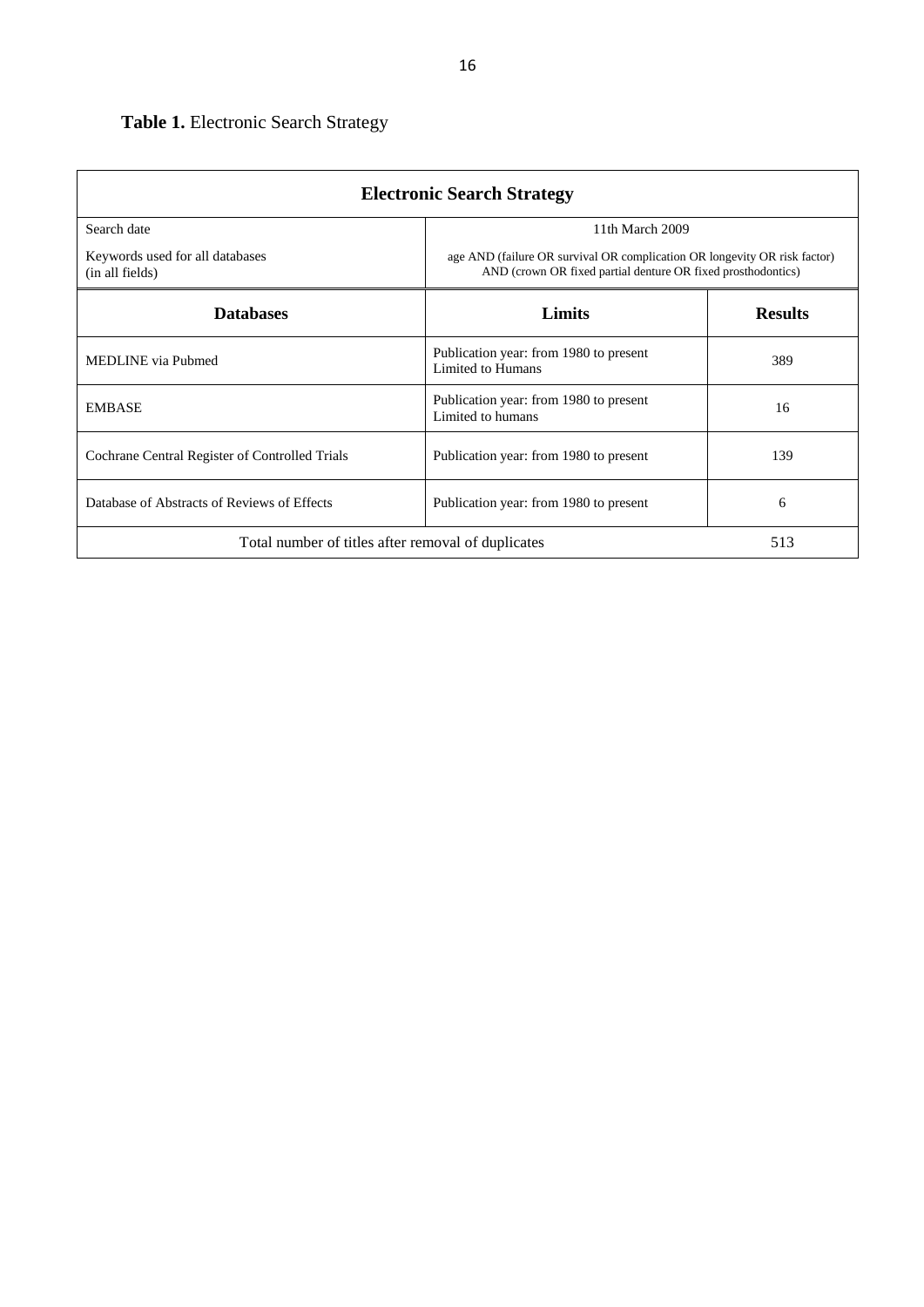| <b>Study</b>                          | <b>Publication year</b> | <b>Reason for exclusion</b>                               |
|---------------------------------------|-------------------------|-----------------------------------------------------------|
| Janus et $al^{29}$                    | 2006                    | mean follow up time $<$ 5 years                           |
| Göhring & $R$ oos <sup>26</sup>       | 2005                    | age as a risk factor was not one<br>of the study outcomes |
| Van Nieuwenhuysen et al <sup>32</sup> | 2003                    | mean follow up time $<$ years                             |
| Torbjörner et al <sup>34</sup>        | 1995                    | mean follow up time $<$ years                             |
| Dunne & Millar <sup>25</sup>          | 1993                    | mean follow up time $<$ years                             |
| Hussey et $al^{40}$                   | 1991                    | mean follow up time $<$ 5 years                           |
| Marinello et al <sup>42</sup>         | 1988                    | mean follow up time $<$ 5 years                           |
| Bentley & Drake <sup>43</sup>         | 1986                    | age as a risk factor was not one<br>of the study outcomes |
| Williams et al <sup>41</sup>          | 1984                    | mean follow up time $<$ years                             |

**Table 2.** Articles excluded during the second review phase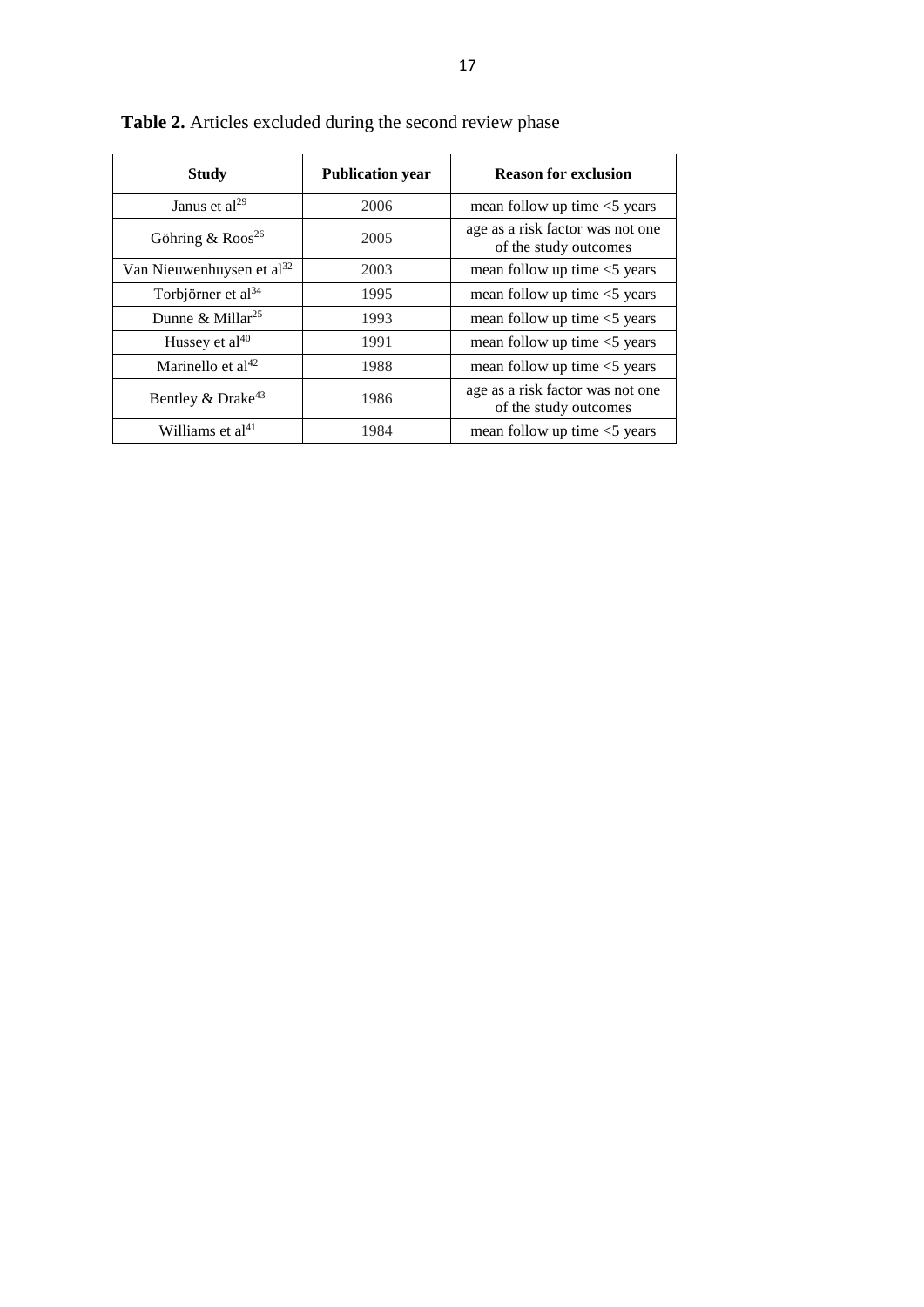| Table 3. Inter-reviewer agreement |  |
|-----------------------------------|--|
|                                   |  |

| <b>Criterion</b>                                         | Kappa | <b>Interpretation</b>    |
|----------------------------------------------------------|-------|--------------------------|
| mean follow up period $>=5y$                             | 0,899 | Almost perfect agreement |
| number of patients stated                                |       | Perfect agreement        |
| number of prostheses stated                              |       | Perfect agreement        |
| one of the study outcomes<br>being age" as a risk factor | 0.62  | Substantial agreement    |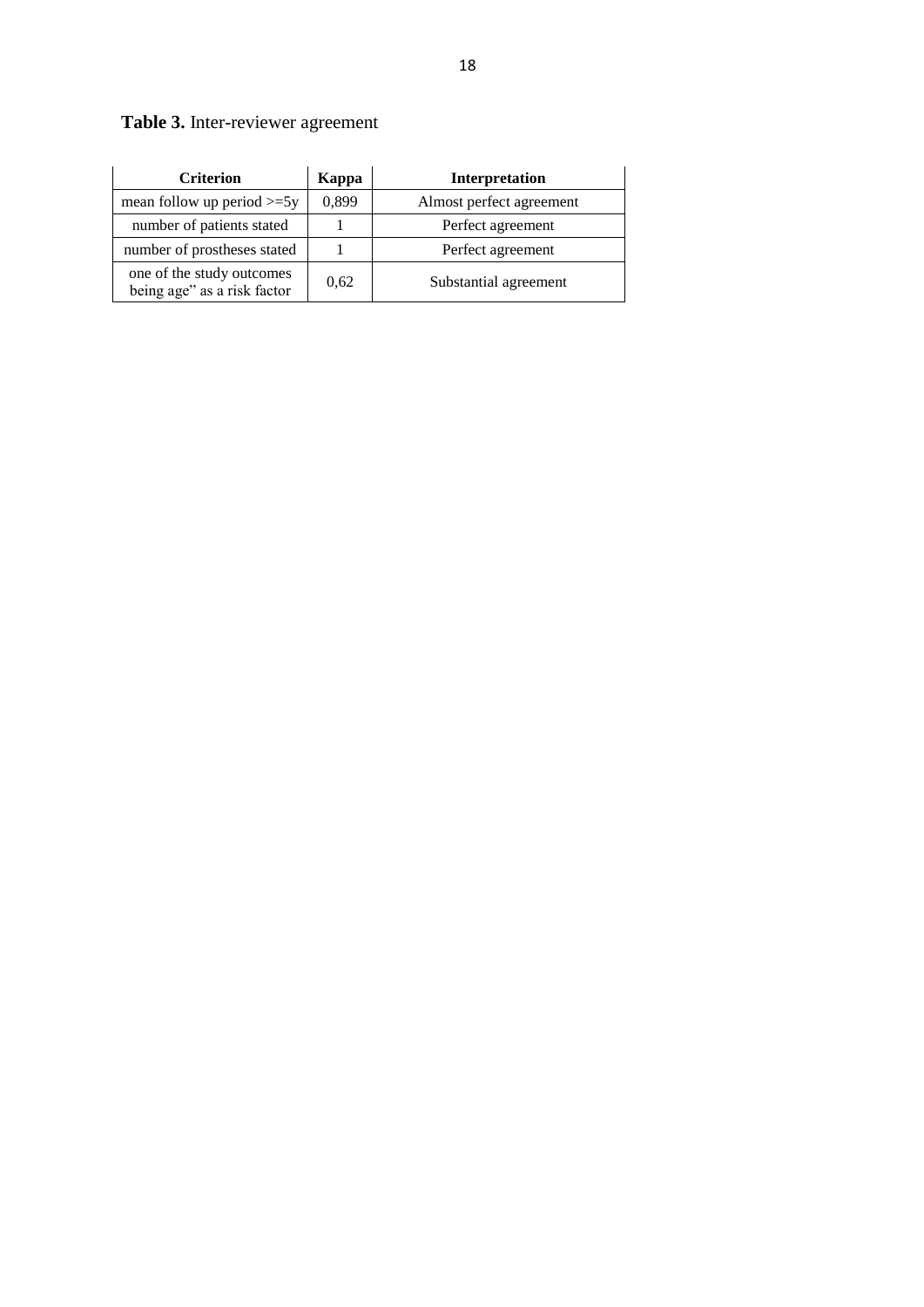# **Table 4. Study design and demographics**

| <b>Study</b>                         | Year of     | Category<br>of | <b>Planned</b><br>number | <b>Actual</b><br>number<br>of<br>patients | <b>Drop</b>    | Gender       |             | Age (years)          |                    |                                               |                          | <b>Setting</b> |
|--------------------------------------|-------------|----------------|--------------------------|-------------------------------------------|----------------|--------------|-------------|----------------------|--------------------|-----------------------------------------------|--------------------------|----------------|
|                                      | publication | evidence*      | of<br>patients           |                                           | out $%$        | $\mathbf{M}$ | $\mathbf F$ | Range                |                    | <b>Mean</b>                                   |                          |                |
|                                      |             |                |                          |                                           |                |              |             | from                 | to                 |                                               |                          |                |
| Izikowitz <sup>28</sup>              | 1985        | C(R)           | 69                       | 69                                        | $\overline{0}$ | 25           | 44          | 40<br>(men),<br>28   | 71<br>(men),<br>79 | <b>NR</b>                                     | <b>NR</b>                | private        |
| Karlsson <sup>30</sup>               | 1989        | C(R)           | 164                      | 97                                        | 41             | 44           | 53          | (women)<br><b>NR</b> | (women)<br>NR      | 64                                            | NR                       | private        |
| Foster <sup>33</sup>                 | 1990        | C(R)           | 130                      | 130                                       | <b>NA</b>      | 58           | 72          | 19                   | 72                 | <b>NR</b>                                     | <b>NR</b>                | private        |
| Palmqvist & Söderfeldt <sup>36</sup> | 1994        | C(R)           | 122                      | 66                                        | 46             | 23           | 43          | <b>NR</b>            | <b>NR</b>          | <b>NR</b>                                     | <b>NR</b>                | university     |
| Leempoel et al <sup>37</sup>         | 1995        | C(R)           | 1080                     | 944                                       | 13             | 416          | 664         | <b>NR</b>            | <b>NR</b>          | most patients<br>$31 - 50$                    | NR                       | private        |
| Hawthorne & Smales <sup>27</sup>     | 1997        | C(R)           | 100                      | 100                                       | $\Omega$       | 45           | 55          | NR                   | NR                 | 29.5                                          | 14.6                     | private        |
| Valderhaug et al <sup>38</sup>       | 1997        | C(R)           | 114                      | 32                                        | 72             | NR           | <b>NR</b>   | 25                   | 69                 | 48                                            | <b>NR</b>                | university     |
| Malament & Socransky <sup>31</sup>   | 1999        | C(P)           | 417                      | 417                                       | $\overline{0}$ | <b>NR</b>    | <b>NR</b>   | 17                   | 91                 | <b>NR</b>                                     | <b>NR</b>                | private        |
| Näpänkangas et al <sup>22</sup>      | 2002        | C(R)           | 150                      | 132                                       | 12             | 48           | 84          | 39                   | 82                 | 56.8                                          | <b>NR</b>                | university     |
| Glantz et al <sup>39</sup>           | 2002        | C(P)           | 150                      | 77                                        | 49             | <b>NR</b>    | <b>NR</b>   | <b>NR</b>            | <b>NR</b>          | 48.2/48.9<br>(men/women)                      | 12.5/13.5<br>(men/women) | private        |
| De Backer et al <sup>23</sup>        | 2007        | C(R)           | NR                       | 747                                       | NR             | 294          | 453         | 18                   | 94.2               | $CCs$ 41y,<br>3uFDPs<br>$61.2y$ , FDPs<br>63y | NR                       | university     |

\*Study design shown in parentheses.  $R =$  retrospective,  $P =$  prospective,  $NR =$  not reported,  $NA =$  non-applicable,  $CCs =$  complete crowns group, 3uFPDs = 3 unit fixed partial dentures group, FPDs = fixed partial dentures group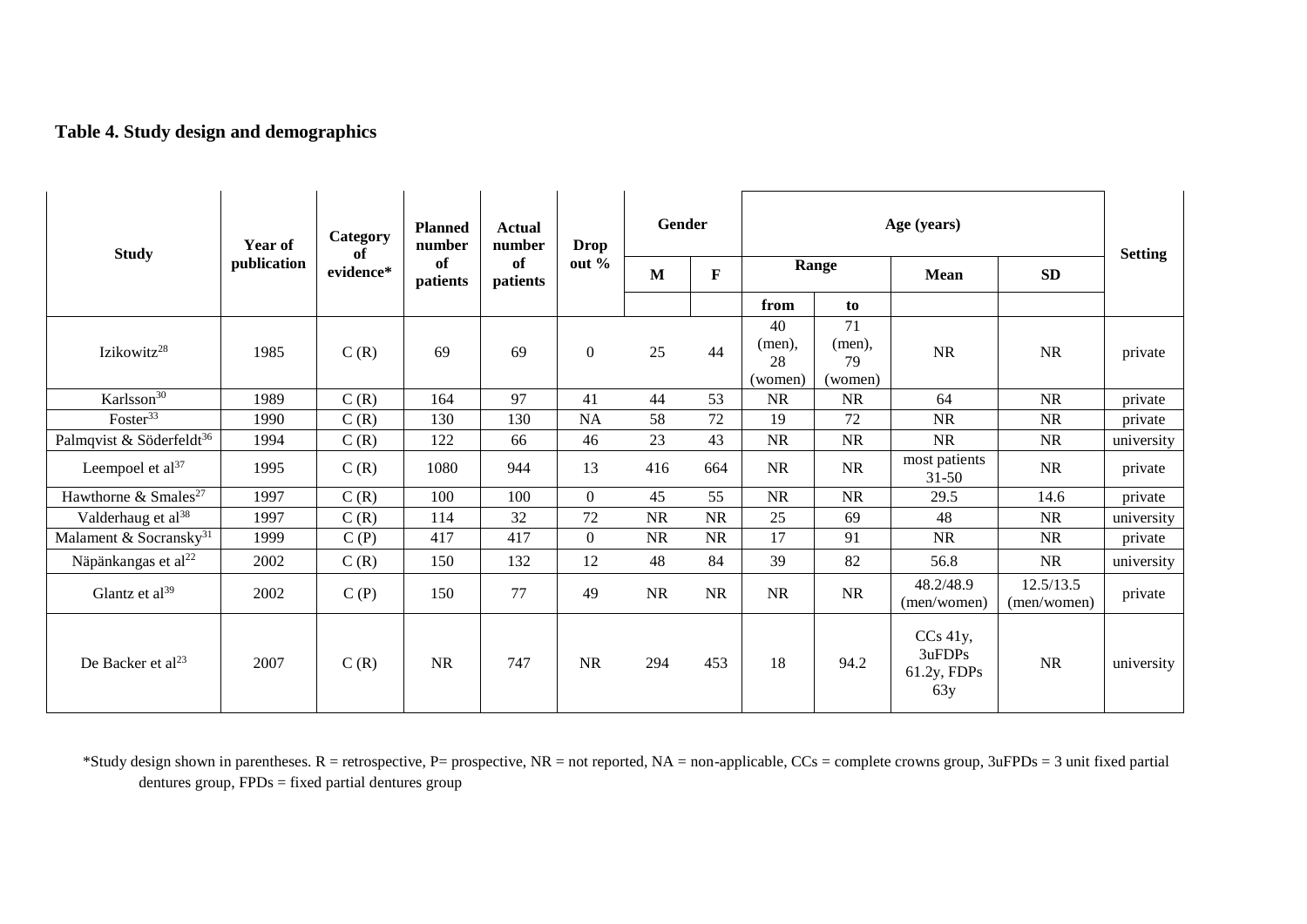|                                         | Table 5. Design of final studies |                                          |                     |                                                  |                                  |                                                                                                                                |                                                      |                                           |                                                                                                                                                                                                                                                 |                                                                                                                                                         |                |  |
|-----------------------------------------|----------------------------------|------------------------------------------|---------------------|--------------------------------------------------|----------------------------------|--------------------------------------------------------------------------------------------------------------------------------|------------------------------------------------------|-------------------------------------------|-------------------------------------------------------------------------------------------------------------------------------------------------------------------------------------------------------------------------------------------------|---------------------------------------------------------------------------------------------------------------------------------------------------------|----------------|--|
| study                                   | year                             | type of<br>prostheses                    | no of<br>prostheses | Follow<br>$\mathbf{u}\mathbf{p}$<br>range<br>(v) | mean<br>follow<br>up time<br>(y) | definition of<br>failure                                                                                                       | statistical<br>analysis of<br>the affect of<br>age   | studied age<br>groups(y)                  | results                                                                                                                                                                                                                                         | conclusion                                                                                                                                              | relationship   |  |
| Izikowitz <sup>28</sup>                 | 1985                             | cantilever<br>fixed dental<br>prosthesis | 87                  | at least 10                                      | 10                               | completely or<br>partially<br>removed                                                                                          | <b>NR</b>                                            | division at age<br>55                     | non functioning bridges: $29\%$ for the $>55$<br>group and 41% for the <55 group                                                                                                                                                                | patient's age<br>does not have a<br>significant<br>influence on the<br>prognosis                                                                        | N <sub>0</sub> |  |
| Karlsson <sup>30</sup>                  | 1989                             | <b>FPDs</b>                              | 140                 | 14                                               | 14                               | completely<br>removed                                                                                                          | Chi-square test                                      | $<$ 55, 55-64, 65-<br>69, >69             | percentage of removed reconstructions per age<br>group: <55:13%, 55-64:10.5%, 65-74:17.2%,<br>65-69:20%, >69:20.5%                                                                                                                              | no significant<br>correlation<br>between patient<br>age and the rate<br>of failure.<br>Older patients<br>with a tendency<br>for higher % of<br>failures | N <sub>0</sub> |  |
| Foster <sup>33</sup>                    | 1990                             | <b>FPDs</b>                              | 142                 | $0.17$ to<br>34                                  | 6.2                              | requiring<br>repair or<br>removal-<br>studied only<br>failed<br>prostheses                                                     | <b>NR</b>                                            | $16-20, 21-30,$<br>31-40, 41-50,<br>$>51$ | Years of service of failed work by age group<br>16-20:7.3, 21-30:5.8, 31-40:7.4, 41-50:4.5,<br>>51:5.3                                                                                                                                          | no correlation<br>between age<br>and years of<br>service                                                                                                | N <sub>0</sub> |  |
| Palmqvist &<br>Söderfeldt <sup>36</sup> | 1994                             | <b>FPDs</b>                              | 103                 | 18-23                                            | 18                               | $(1)$ remaining<br>unchanged,<br>$(2)$ remaining<br>but repaired,<br>$(3)$ partly<br>remaining,<br>and (4) totally<br>removed. | chi-square test /<br>logistic<br>regression<br>model | $<$ 29, 30-49, >50                        | Bivariate/multivariate odds ratio with FPDs<br>remaining unchanged or not, by age group:<br>20-29 (ref. cat.), 30-49: 2.06/2.62, >50:<br>1.15/0.90, with FPDs totally removed or not:<br>20-29 (ref. cat.), 30-49: 2.04/2.94, >50:<br>1.76/2.10 | There was a<br>significantly<br>higher failure<br>rate for patients<br>aged 30 to 49<br>years                                                           | Yes            |  |
| Leempoel et<br>$a^{137}$                | 1995                             | <b>FPDs</b>                              | 1674                | 12                                               | 12                               | NR                                                                                                                             | log rank test                                        | $0-30, 31-50,$<br>$>50$                   | Survival rates for each age group after 12<br>years: 0-30:88.8%, 31-50:86.1%, >50:87,1%                                                                                                                                                         | no significant<br>difference in<br>the survival rate<br>between<br>different age<br>groups                                                              | N <sub>0</sub> |  |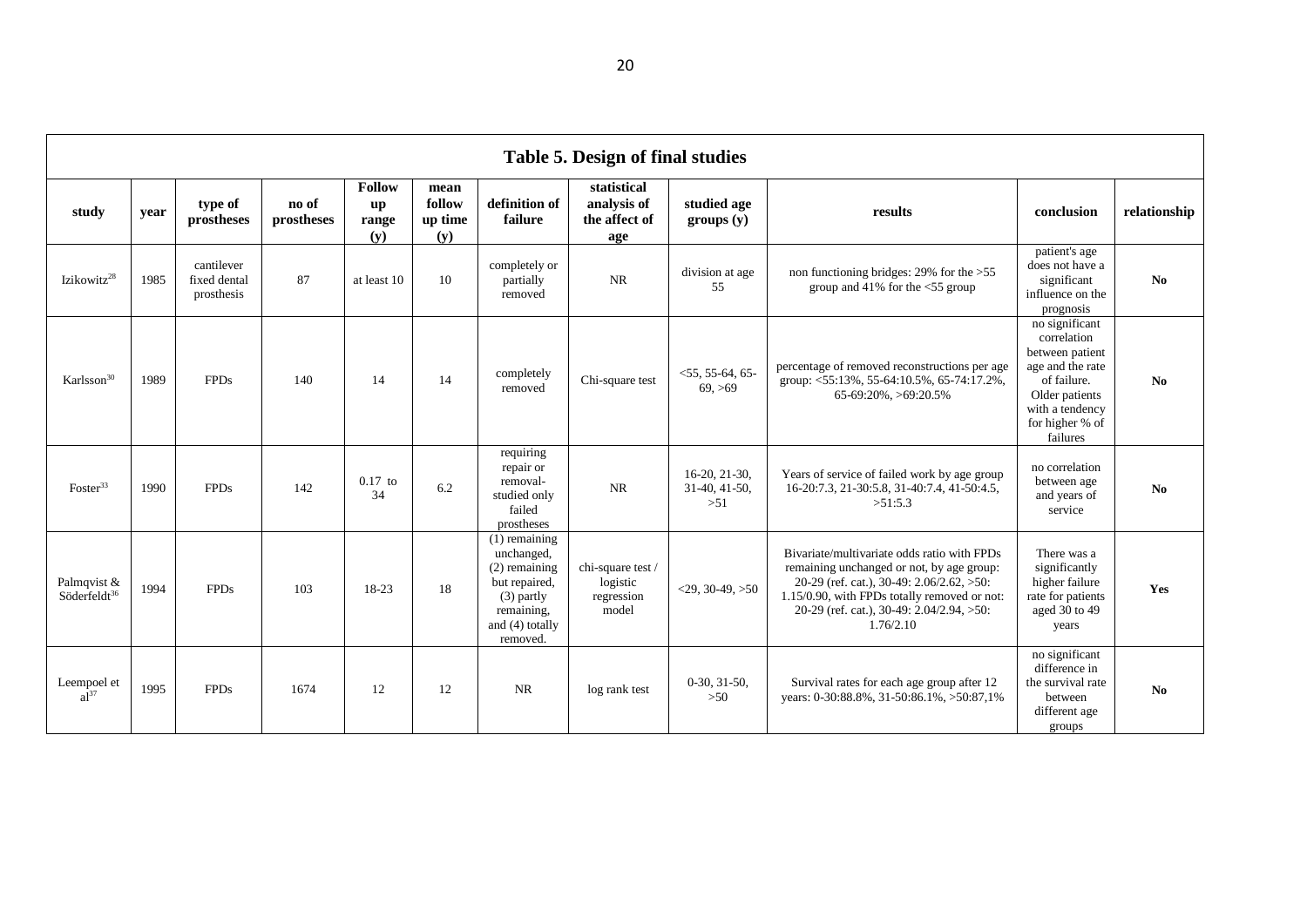| Hawthorne<br>$&$ Smales <sup>27</sup> | 1997 | crowns and<br>gold<br>castings | 399                                                  | $10$ to 46   | 24.8                                                                  | replaced<br>partially or<br>wholly                                                                  | Life table<br>analysis                       | $0-20, 21-40, 41$<br>$60, 61+$ | No statistically significant effect of age group<br>on survival                                                                                                                                                                                                                                                                 | No statistically<br>significant<br>effect of age on<br>survival, the<br>lowest survival<br>rates for CCs in<br>the $<$ 20 and<br>$61+$ year age<br>groups. | No  |
|---------------------------------------|------|--------------------------------|------------------------------------------------------|--------------|-----------------------------------------------------------------------|-----------------------------------------------------------------------------------------------------|----------------------------------------------|--------------------------------|---------------------------------------------------------------------------------------------------------------------------------------------------------------------------------------------------------------------------------------------------------------------------------------------------------------------------------|------------------------------------------------------------------------------------------------------------------------------------------------------------|-----|
| Valderhaug<br>et al $^{38}$           | 1997 | CCs, FPDs                      | 38                                                   | 25           | 25                                                                    | the restored<br>teeth not<br>remaining<br>intact                                                    | <b>NR</b>                                    | <b>NR</b>                      | No differences on survival rates depending on<br>patients' age                                                                                                                                                                                                                                                                  | No differences<br>on survival<br>rates depending<br>on patients' age                                                                                       | No  |
| Malament &<br>Socransky $31$          | 1999 | Dicor CCs                      | 1444                                                 | <b>NR</b>    | 5                                                                     | A fractured<br>Dicor ceramic<br>piece that<br>necessitated<br>that the<br>restoration be<br>remade. | log rank test                                | $33.33 - 52.$ $>52$            | There was 1.86 times greater risk of failure in<br>group II and 1.20 times greater risk in group<br>III than for group I                                                                                                                                                                                                        | Risk of failure<br>was greater<br>within age<br>groups between<br>33 and 52<br>years.                                                                      | Yes |
| Näpänkangas<br>et al $^{22}$          | 2002 | <b>FPDs</b>                    | 132                                                  | $2.3 - 15.1$ | 7.6                                                                   | severe and<br>extensive<br>complications                                                            | log rank test                                | <b>NR</b>                      | Age of patient did not influence survival                                                                                                                                                                                                                                                                                       | Age of the<br>patient did not<br>influence the<br>survival                                                                                                 | No  |
| Glantz et $al^{39}$                   | 2002 | <b>FPDs</b>                    | 77                                                   | 22           | 22                                                                    | Restorations<br>lost                                                                                | <b>NR</b>                                    | <b>NA</b>                      | Age of patient did not influence survival                                                                                                                                                                                                                                                                                       | Patient age did<br>not have any<br>influence on the<br>prognosis                                                                                           | No  |
| De Backer et<br>al <sup>23</sup>      | 2007 | CCs, FPDs                      | CC group<br>1037.<br>3uFDPs 134,<br>FDP group<br>322 | 18-20        | CCs<br>group $10$ ,<br>3uFDPs<br>11.6.<br><b>FDP</b><br>group<br>11.4 | irreversible<br>complications                                                                       | Mann-Whitney<br>U test, Fisher<br>exact test | < 60, > 60                     | 1. Mean age of surviving/failing restorations:<br>CC group: 59.5/64.8 (p<0.001), 3uFPD group:<br>61.6/67.1 (P=0.41), FPD group 63.0/67.<br>$(P=0.05)$<br>2. Fischer exact test for 2 age groups <60,<br>$>60$ . Statistically significant differences for<br>CCs (P<0.001) and FPDs (P=0.016) but NOT<br>for $3uFPDs$ (P=0.135) | There was a<br>clear<br>statistically<br>significant<br>association<br>between age<br>and irreversible<br>complications                                    | Yes |

 $CCs =$  complete crowns, FPDs = fixed partial dentures,  $3uFPDs =$  three unit fixed partial dentures,  $NR =$  not reported,  $NA =$  non-applicable